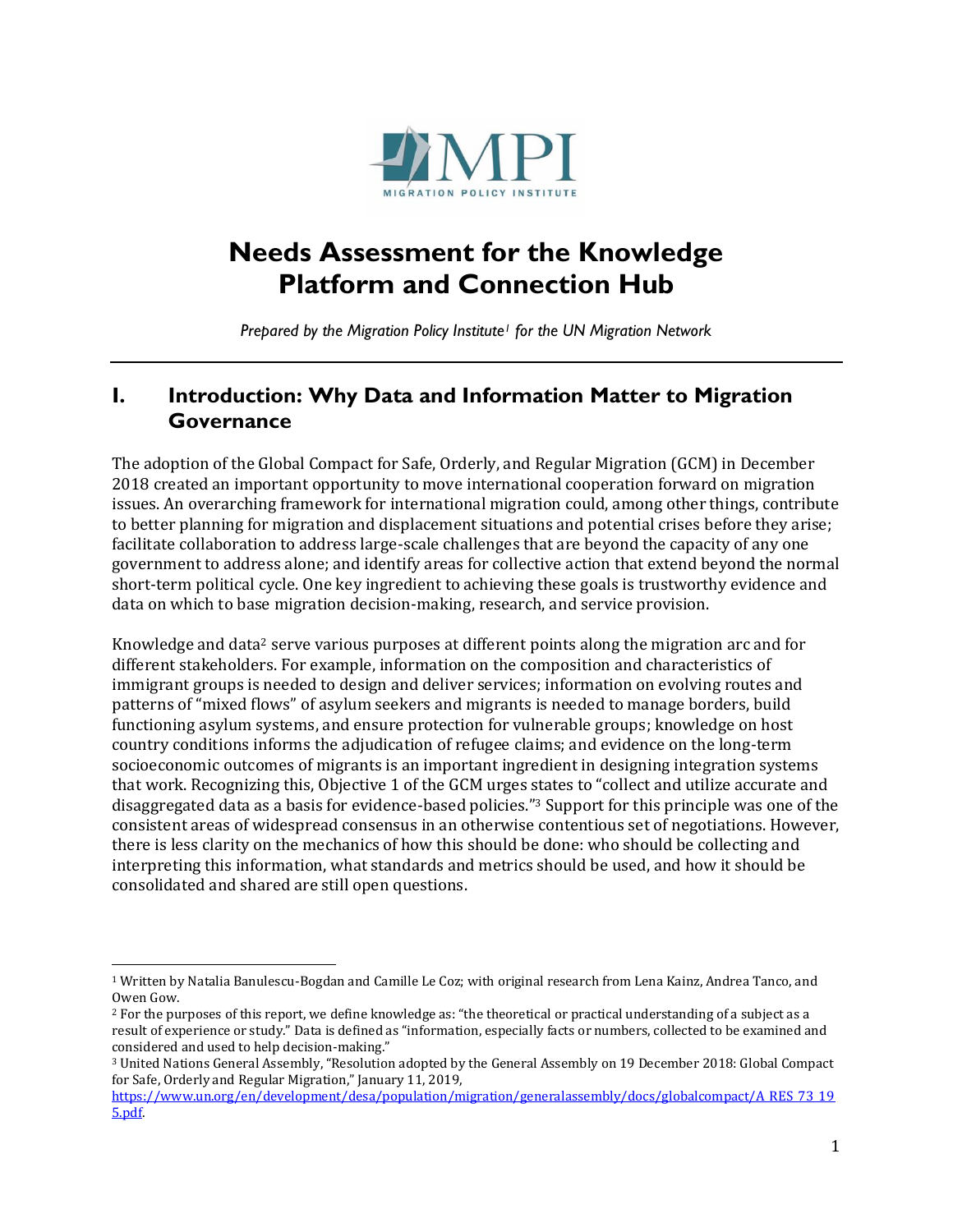Two additional factors complicate this task: first, migration has become a highly emotionally charged and polarizing issue, creating visible fault lines through societies that complicate neutral policy discussions. And second, the way our societies absorb information has itself changed. With the proliferation of new technologies and media, and an environment of questioning experts and elites, facts themselves are under attack. <sup>4</sup> People today have more information at their fingertips than ever before, but information can be questioned, cherry-picked, and distorted over the waves of social media and by political opponents. Even information delivered by established and neutral actors may be subject to increased scrutiny and mistrust. And it has become nearly impossible to be aware of all the sources that exist and how to access them.

While many stakeholders recognize the deep need for more evidence on migration to educate policymakers, service providers, employers and the broader public (see Figure 1), there is no consensus as to *who* should be coordinating this effort. There is no single, trusted 'arbiter' of information; instead, a panoply of actors provides competing and sometimes contradictory data, often with self-serving aims, placing the onus on consumers to vet and filter the large volume of information at their fingertips. As UN Member States seek a shared repository of knowledge to inform migration policy and practices, as well as to support the implementation of the GCM, questions of how to ensure that information is both accessible and credible are paramount. How do we develop the tools to assess, compare, and vet new information in an environment of inherent mistrust and skepticism toward facts writ large? How can knowledge be better consolidated in one place?

The Knowledge Platform (KP) and Connection Hub (CH) being launched at the request of UN Member States (under the Capacity-Building Mechanism established under the UN Migration Network) seek to advance these goals by serving as a "repository of existing evidence, practices and initiatives" and "facilitating the accessibility of knowledge and sharing of solutions."<sup>5</sup> It seeks to consolidate the existing evidence base and "ensure that relevant knowledge, experience and expertise can be drawn from in developing tailor-made solutions in response to Member State requests." <sup>6</sup> The KP and CH also provide a mechanism through which to pursue the GCM goal of "provid[ing] all our citizens with access to objective, evidence-based, clear information about the benefits and challenges of migration, with a view to dispelling misleading narratives." 7

The Migration Policy Institute (MPI) has conducted a needs assessment on behalf of the UN Network on Migration to inform this effort, with the goal of identifying gaps in existing evidence and limitations in government capacity to use information effectively for migration governance. MPI has interviewed policymakers and other stakeholders from around the world, reflecting the GCM's "whole of society" approach, to ask how they currently use and absorb evidence. Our analysis sheds light on the form, content, and character of knowledge and data gaps, looking at the broader role of information in the decision-making process and what tools and resources could improve the quality of migration policymaking and governance more broadly.

MPI conducted in-depth interviews (both in person and over telephone) with 31 individuals drawn from government, civil society, and international organizations. In consultation with the UN

<sup>4</sup> Natalia Banulescu-Bogdan, *When Facts Don't Matter: How to Communicate More Effectively about Immigration's Costs and Benefits* (Washington, DC: Migration Policy Institute, 2018), [https://www.migrationpolicy.org/research/when-facts](https://www.migrationpolicy.org/research/when-facts-dont-matter-immigration)[dont-matter-immigration](https://www.migrationpolicy.org/research/when-facts-dont-matter-immigration)

<sup>5</sup> United Nations General Assembly, "Global Compact for Safe, Orderly and Regular Migration."

<sup>6</sup> United Nations Network on Migration, "United Nations Network on Migration Workplan," July 2019, accessed February 20, 2020[, http://migrationnetwork.un.org/about/united-nations-network-migration-workplan](http://migrationnetwork.un.org/about/united-nations-network-migration-workplan)

<sup>7</sup> United Nations General Assembly, "Global Compact for Safe, Orderly and Regular Migration."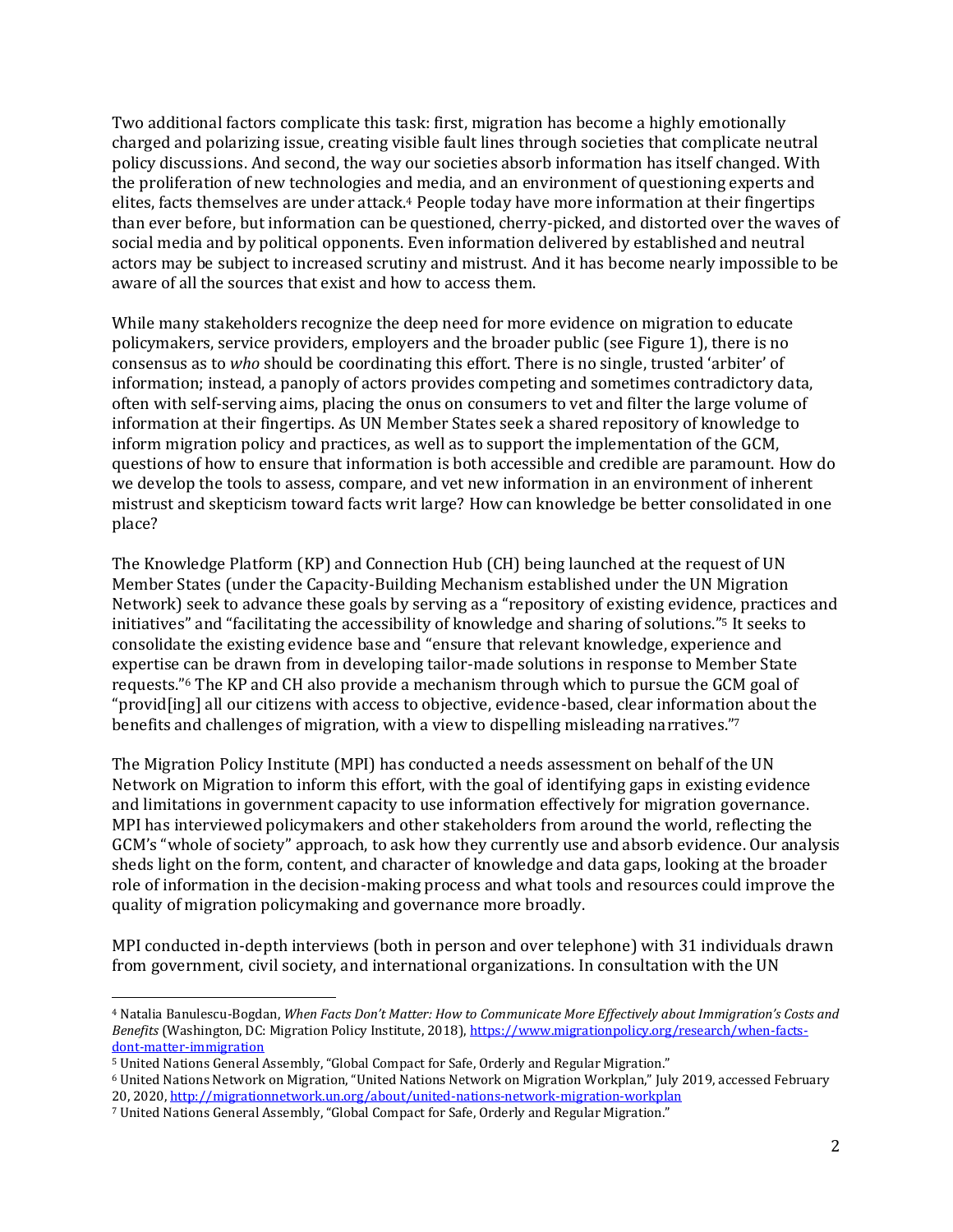Network and IOM, we identified and reached out to 5-7 potential interviewees in each of the seven major world regions (N=46), to ensure a geographic balance. Our principal targets were government officials (given their role as the main implementers of the GCM), but we also included civil society, academia, and international organizations in our sample. Because migration is a crosscutting topic, we reached out to officials in all parts of government, including ministries of interior, foreign affairs, development, and national statistics offices.<sup>8</sup> Out of 46 interview requests sent in November and December 2019, we were able to complete 31 interviews within the timeframe of this report. We spoke with stakeholders from: Europe (8), Africa (7), Central and South America (4), North America (8), Oceania (2), Asia (1), and the Middle East (1). <sup>9</sup> We also developed an online survey to reach more government and non-government voices, which was widely disseminated by the UN Migration Network. We received a total of 123 responses.<sup>10</sup> This sample is not representative of the broad range of migration actors around the world, but we present the results as indicative of trends among these stakeholders. This report distills what we learned from these sources.



*Figure 1: When you gather migration data and information via online platforms and portals, how important is this evidence to the decision-making process at your organization/department (e.g. in the case of a new project, policy, or awareness-building initiative)? (n=79)*

# **II. How Stakeholders Find Information and Data on Migration**

All the migration actors consulted for this assessment agreed that they relied on migration information in their everyday work. The majority of the survey respondents shared that they

<sup>8</sup> We relied on MPI and IOM networks to make the first contact within each government. While we chose a diverse mix of ministries and departments for these first approaches, we also followed the recommendations of the officials themselves as to who would be the best interlocutor, and were often referred to colleagues in other agencies or departments. <sup>9</sup> In the course of this project, MPI interviewed representatives from 15 governments (Spain, Sweden, Switzerland, Germany, Bangladesh, Australia, Canada, Mexico, Colombia, Costa Rica, Morocco, Burkina Faso, Zambia, Mali, Uganda), with some of these interviews involving multiple officials from different agencies within the government (for example, we spoke with six Canadian officials in a focus-group format); 4 representatives from an international organization (IOM, African Union, UN Women, and UNITAR); 5 non-governmental organizations from 4 different regions; and 2 actors who were involved in the drafting and the negotiations of the GCM.

<sup>&</sup>lt;sup>10</sup> This includes 70 complete surveys and 53 partial surveys. Out of the 123 participants, 53 represent national governments, 1 represent a subnational government, 20 represent international organizations, 29 represent nongovernment organizations, and 4 represent a trade union. Representatives from government came from various Ministries, such as the Ministry for Home Affairs and National Security and the Ministry of Health in Malta, the Ministry of Business, Innovation and Employment in New Zealand, Ministry of Labor in Togo, or Ministry of Justice in Sweden.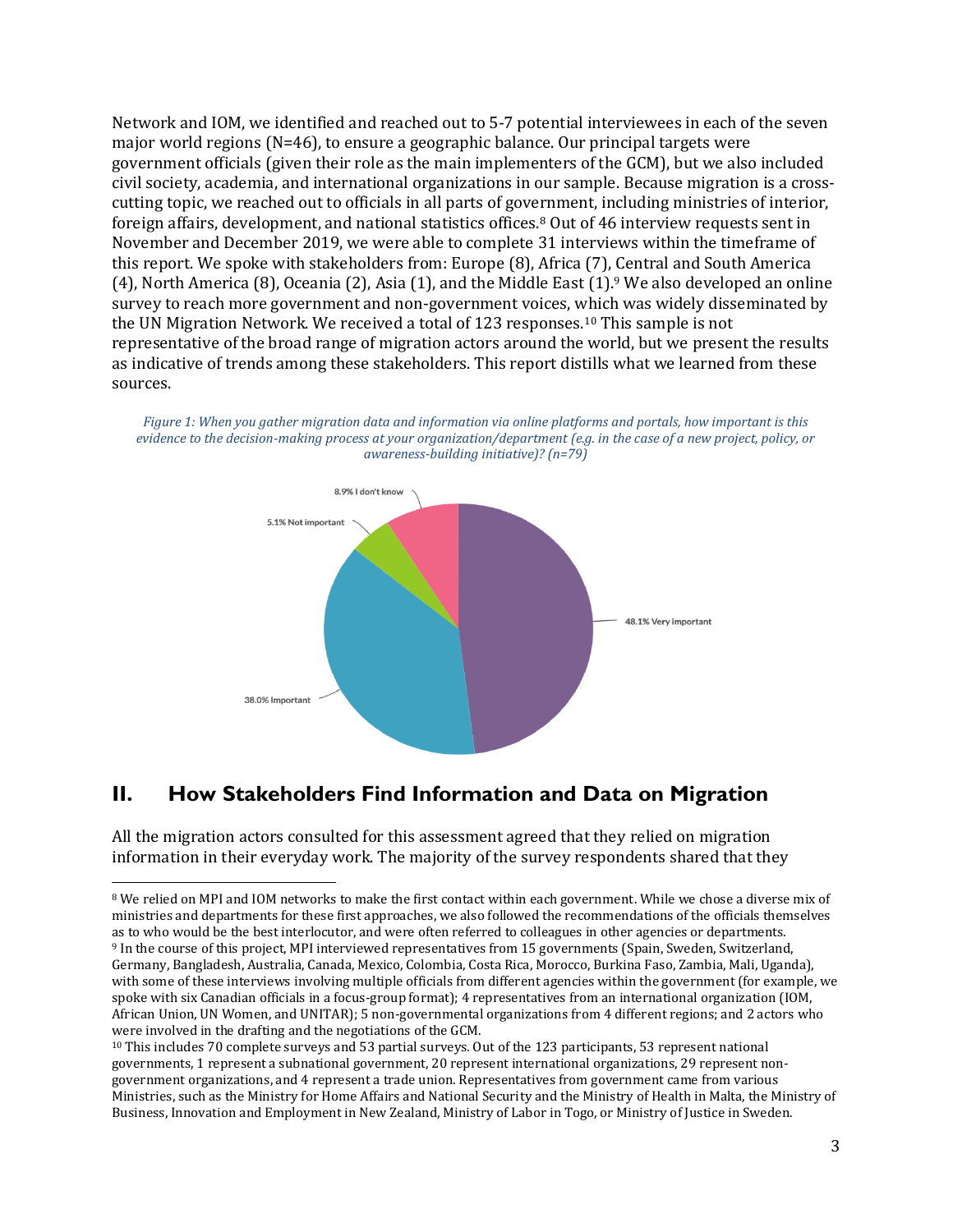looked for migration information at least once a week.<sup>11</sup> According to the survey, respondents primarily look for data and information in order to inform the design of a new policy, project, legislation, or campaign,<sup>12</sup> but also to improve existing initiatives,<sup>13</sup> for public outreach,<sup>14</sup> and to monitor or evaluate a previous action.<sup>15</sup> The chart below shows what this migration information is then used for: out of the 91 migration actors interviewed, 76 rely on this data to better understand the context, 65 to fill a gap in understanding, and 56 to learn about good practices.





#### *A. What are the most trusted sources of information, and how is information used for policymaking?*

Although the type of information people search for drives what sources they consult, migration actors (government officials, CSO actors, and staff of international organizations) described three principal avenues through which they obtain data and information on migration, listed in the order in which they are typically consulted:

<sup>11</sup> Out of 91 respondents to the question "In your position, how regularly do you look for additional migration data and information" (multiple choice), 40 answered "several times a week" and 22 said it was "once a week". Only three respondents said they looked for migration data less than once a month.

<sup>12</sup> Out of 89 respondents to the question "Why do you typically seek out data and information about migration?, and how often" (multiple choice), 83 answered that they did "to inform the design of a new policy, project, legislation, or campaign". 37 said they did so "often" and 26 answered they did so "very often".

<sup>13</sup> Out of 89 respondents to the question "Why do you typically seek out data and information about migration?, and how often" (multiple choice), 87 answered that they did "to improve existing policies, projects, legislation, or campaigns". 39 said they did so "often" and 25 answered they did so "very often".

<sup>14</sup> Out of 89 respondents to the question "Why do you typically seek out data and information about migration?, and how often" (multiple choice), 81 answered that they did "for public outreach". 32 said they did so "often" and 18 answered they did so "very often".

<sup>15</sup> Out of 89 respondents to the question "Why do you typically seek out data and information about migration?, and how often" (multiple choice), 77 answered that they did "to monitor or evaluate an initiative". 32 said they did so "often" and 17 answered they did so "very often.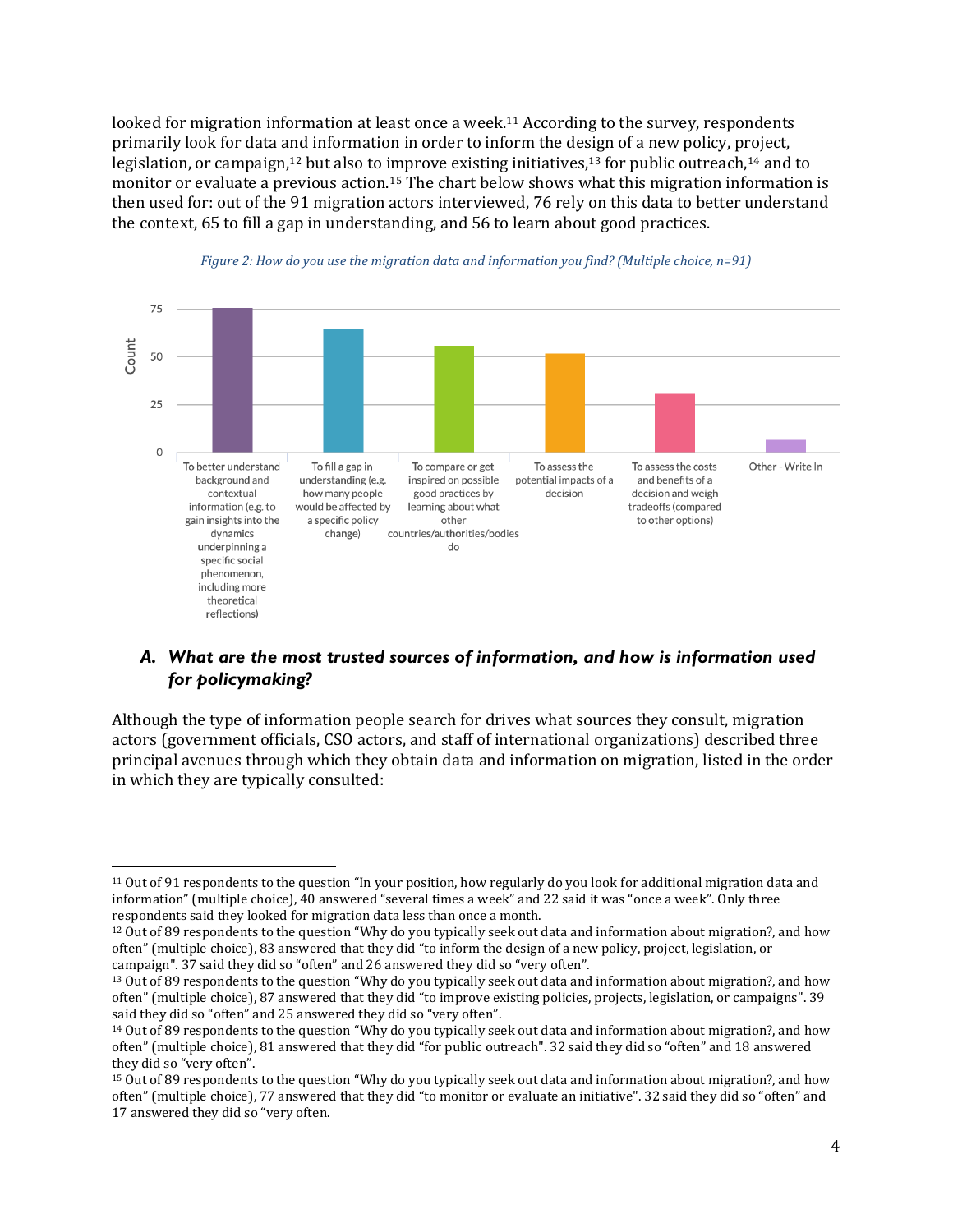**1. Internal government data and statistics**: Information generated by migration agencies and national statistics agencies.<sup>16</sup>

Government sources are usually the first stop for information. <sup>17</sup> Key sources include administrative data collected by government agencies (such as visa application information or security or health assessments) and information compiled by national statistics offices (or another central office playing this coordination role). This may be gathered from other government bodies or through survey-based tools, like a population census. Some departments or ministries also have teams that produce regular data fact sheets or reports on recent migration developments, such as compiling weekly data on arrivals of asylum seekers.<sup>18</sup> Where these sources exist, they are seen as the most reliable. But they are typically limited in scope<sup>19</sup> and restricted to data available at national level. These databases also require significant resources to develop and maintain. Many low- and middleincome countries lack solid statistical services, and thus need to triangulate their data with other sources to improve its reliability.

But data collection is not a job for national statistics offices alone; it requires collaboration among a broad range of actors to be successful (including information sharing among all parts of government that come into contact with or provide services to migrants, from health to education to border management). Relying solely on data captured by one agency or ministry will likely only provide one piece of a larger puzzle that needs to be put into context. Data collected at border crossings, for example, can provide an incomplete picture of how many migrants are in the country if borders are porous and allow for irregular entries. Cross-checking this information against public health, education or social security records can provide a fuller picture.<sup>20</sup> But collaboration across government is sometimes limited or ad hoc, even if it has improved in recent years with many countries setting up national coordination mechanisms on migration.<sup>21</sup> Information sharing remains, however, a problem for countries that experience rapid influxes of mixed flows and need to gather and process large amounts of data on tight timelines. It also requires cooperation with municipalities, as some data are only collected at the local level. This can be challenging when local actors do not have the capacity to collect this information in real-time and are not accustomed (or required) to share it with the central government.

2. **Bilateral and multilateral information-sharing:** Information obtained from bilateral relationships with governments, either informally (most often) or through formal information-sharing mechanisms or information requests.

<sup>16</sup> Sometimes statistics agencies amalgamate data from different departments that deal with different aspects of migration (e.g. ministries of Labor and Home Affairs in Spain).

<sup>&</sup>lt;sup>17</sup> Based on the in-depth qualitative interviews and also the results of the survey. Out of 77 government respondents to the question "When you look for migration data or analysis, which sources do you consult first" (3 choices), "countrybased socioeconomic and administrative statistics" was among the top 3 sources of information of 52 of the respondents. 43 respondents also mentioned "internal datasets (e.g. data produced by your own department or statistical office" as one of their top 3 sources of information.

<sup>18</sup> For instance, the BMZ official interviewed noted that he receives weekly reports with data on recent developments on migration and arrival numbers produced within BMZ or the Foreign Ministry.

<sup>&</sup>lt;sup>19</sup> In terms of scope, one critique from CSOs is that governments make unilateral decisions on what information to collect, and thus the resulting information may not reflect the needs or priorities of the research community or service providers. For example, government data may fail to capture things like rights violations, or it may not disaggregate based on legal status or gender.

<sup>&</sup>lt;sup>20</sup> They can see, for example, that hundreds of thousands more migrants are registered in the social security system (which does not ask for proof of legal status) than have been counted at official border crossings.

<sup>21</sup> For instance, Niger's Inter-Ministerial Committee on Migration.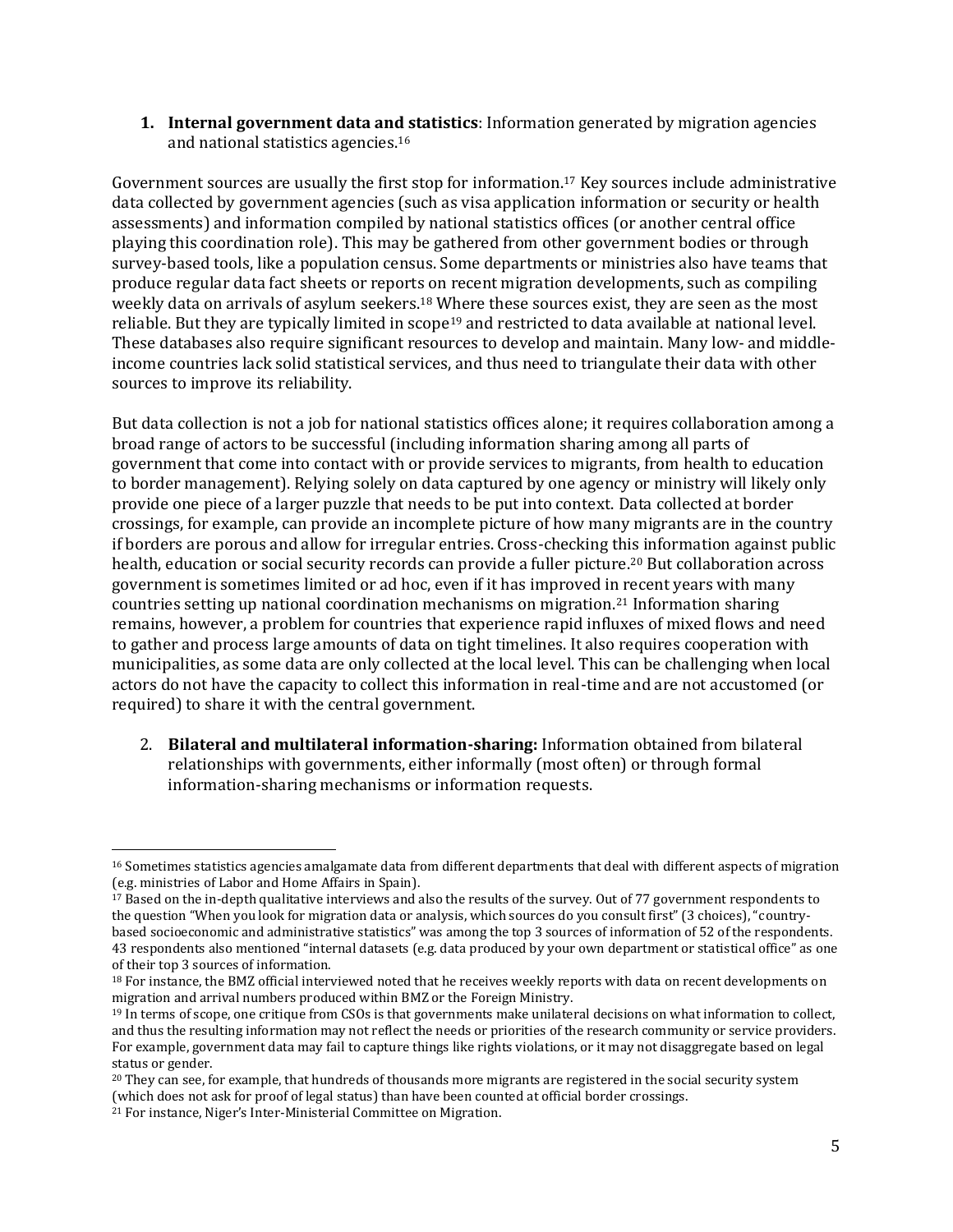Many migration actors said they also seek information from **partner countries' national statistics agencies or government ministries** (for example a German official reported checking the website of the Italian Ministry of the Interior on their daily updates regarding recent maritime arrivals). Countries that have a shared interest in developing a joint approach to a migration issue can set up formal or ad hoc information-sharing mechanisms. NGOs and international organizations can sometimes get access to this internal (and sometimes confidential) data if officials involve them in the drafting or implementation. But some governments said they have trouble accessing data from neighboring countries, particularly when this data is sensitive and can lead to diverging political responses. This is the case, for instance, for data on secondary movements from one country to the next in Europe, which is a highly political issue between countries in the Schengen area. One Central American official also reported barriers to accessing official data from neighboring countries regarding inflows of Nicaraguan and Venezuelan migrants and asylum seekers, which would have been critical to their crisis response.

Government officials and other actors also rely on regional reports, for instance information from the EU on how flows are shifting. Some stakeholders receive information through **bilateral or multilateral channels**, such as meeting requests with ministers or at forums like the Global Forum on Migration and Development (GFMD).<sup>22</sup> Some of these forums are inter-continental; for instance, African and EU countries meet every few months under the Khartoum and Rabat processes, to exchange on best practices and the progress of the Valetta Action Plan.<sup>23</sup> Some officials also noted that they **compare and consult with like-minded countries** through their participation in the Intergovernmental Consultations on Migration, Asylum and Refugees (IGC)<sup>24</sup> and the Five Country Conference (FCC),<sup>25</sup> which can open avenues to exchange ideas and good practices.

Finally, many respondents reported **relying on personal networks** to obtain the information they need (whether a dataset or a piece of analysis), particularly after their query progresses past the preliminary information-gathering stage. Rather than look up information online, some prefer to pick up the phone and engage trusted interlocutors directly when they need a specific piece of information, particularly regarding things that are typically difficult to find online, like policy developments in other countries. These networks include colleagues in other departments or in their embassies or field offices abroad, counterparts in other governments, international organizations and NGOs, or on-the-ground partners in target countries.<sup>26</sup> As one CSO respondent said: "Most of the information I trust, I receive informally." A development agency official noted that it is necessary to interact with authorities on the ground to understand what the needs are. Another official agreed, saying factsheets are useful in getting a 'first look', to inform ministers or programming in a very early stage, "but as soon as we need to dig deeper, we collect information on our own." However, the risk of relying on personal networks is that these sources of information may not be sustainable over the long term; channels may close when trusted interlocutors change

<sup>22</sup> See: Global Forum on Migration & Development, "About the GFMD," accessed February 11, 2020. See: [https://www.gfmd.org/.](https://www.gfmd.org/)

<sup>&</sup>lt;sup>23</sup> See: Valletta Summit on Migration, "[Valletta Summit Action Plan](https://www.consilium.europa.eu/media/21839/action_plan_en.pdf)," November 11-12, 2015. See: [https://www.consilium.europa.eu/media/21839/action\\_plan\\_en.pdf.](https://www.consilium.europa.eu/media/21839/action_plan_en.pdf)

<sup>24</sup> See: IOM UN Migration, "[IGC](https://www.iom.int/igc)," accessed February 11, 2020. See[: https://www.iom.int/igc](https://www.iom.int/igc)

<sup>25</sup> See: U.S. Department of Homeland Security, "Five Country Joint Enrollment and Information-Sharing Project (FCC)," updated May 10, 2019. See[: https://www.dhs.gov/publication/five-country-joint-enrollment-and-information-sharing](https://www.dhs.gov/publication/five-country-joint-enrollment-and-information-sharing-project-fcc)[project-fcc](https://www.dhs.gov/publication/five-country-joint-enrollment-and-information-sharing-project-fcc)

<sup>26</sup> As one European government official explained: "What I do in cases where I find there is an information gap is I turn to our own government officials and our networks across Europe to provide me with that information. For example, there was a recent new legislation in France on asylum that I needed to know something about, so rather than going online, I just called our representative there and said what I needed. So for me, it's mainly personal connections."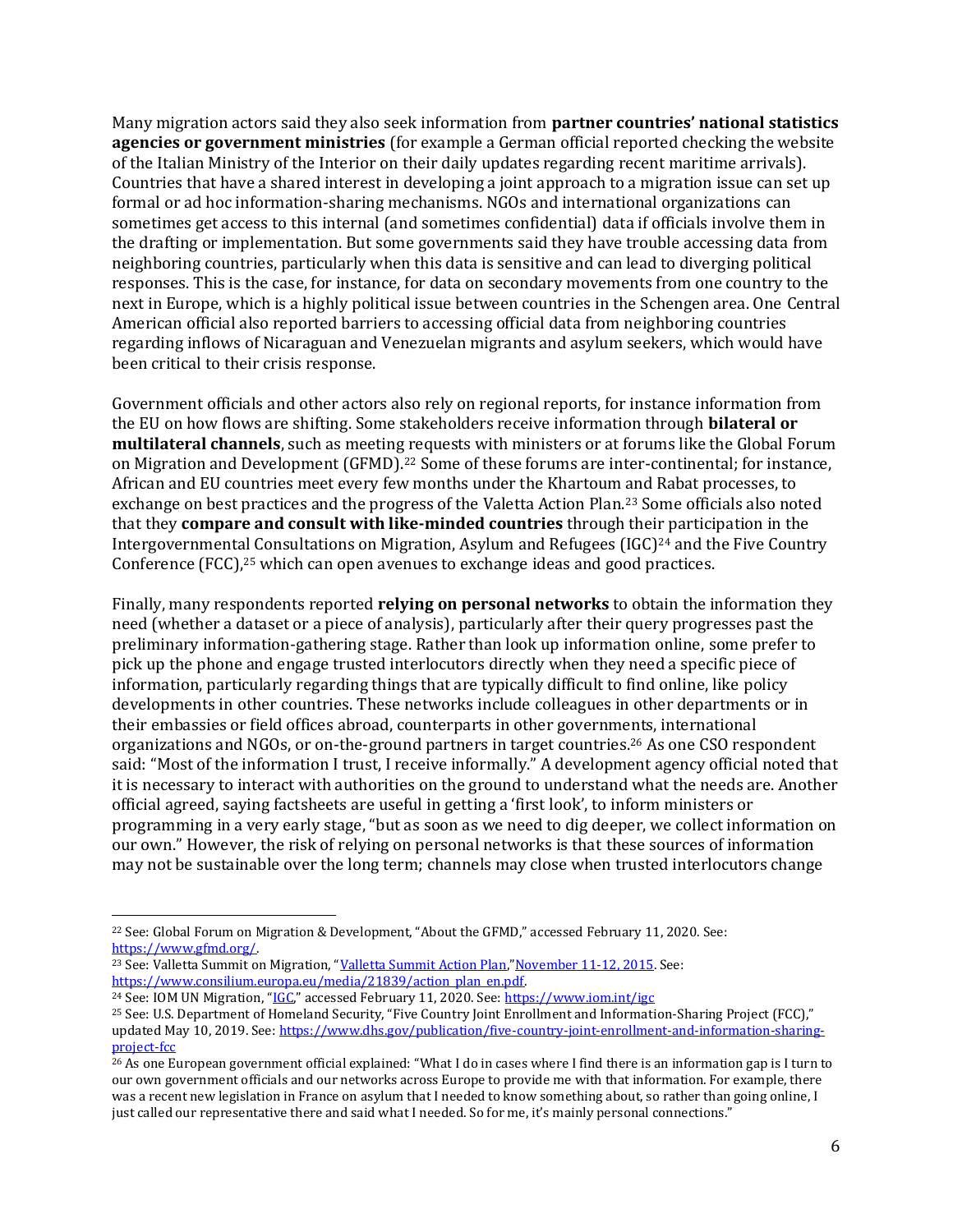jobs or leave government and these relationships thus need to be constantly nurtured and occasionally rebuilt.

3. **International organizations, including UN agencies:** Information obtained from third parties, including large international organizations as well as NGOs and experts.

The most trusted *external* sources were large international organizations and UN agencies, particularly for broad international migration trends and data on flows and displacement.<sup>27</sup>

The sources specifically cited by our interviewees included IOM, UNHCR, OECD, World Bank, and for migration actors working in the European context, Frontex, Eurostat, and European Commission Integrated Situational Awareness and Analysis (ISAA) reports. Large organizations such as these were praised for being trustworthy and distilling key data and trends in easy-to-use formats. Officials from low-income countries sometimes rely on these reports to fill gaps in their own country's data collection; for example, an official from an Africa country praised IOM's efforts to create a database on his nationals abroad as critical to their efforts to inform policymaking. A Central American government representative also described working in partnership with IOM to analyze data on mixed flows and refugees, particularly in the context of large outflows from Nicaragua.

For deeper analysis, some respondents (usually in high-income countries) also cited wellestablished international research organizations like the Migration Policy Institute (MPI), the Mixed Migration Centre (MMC), Overseas Development Institute (ODI), the Centre for Global Development (CGD), and the European Council on Refugees and Exiles (ECRE).<sup>28</sup> Some officials and researchers noted that specialized NGOs with a foot on the ground are also helpful, particularly when they release reports based on their experience in the field.<sup>29</sup> However, many respondents expressed concerns about the reliability and impartiality of smaller NGOs and research institutes. This is especially true in the case of institutions that are known for their advocacy agenda or lesser-known organizations that could be relying on a flawed research approach. To avoid running that risk, most government representatives said they prefer to rely on official sources, especially to inform policy papers and briefings with high-level officials.<sup>30</sup>

Another avenue to obtaining information is to **engage directly with external experts**, including academics and respected researchers.<sup>31</sup> Both high- and middle-income governments, for example, described regularly inviting national and international experts to deliver in-person briefings to officials in multiple departments, and even teach seminars. However, this is resource-intensive, and also depends on personal relationships between these experts and researchers and policymakers.

<sup>&</sup>lt;sup>27</sup> Based on the in-depth interviews conducted by MPI and the results of the survey. Out of 77 respondents to the question "When you look for migration data or analysis, which sources do you consult first?", 85 answered "publications by international organizations" among their three top choices. (53 said it was their first choice.)

<sup>&</sup>lt;sup>28</sup> Based on the in-depth interviews conducted by MPI and the results of the survey. Out of 77 respondents to the question "When you look for migration data or analysis, which sources do you consult first?" (3 choices), 58 mentioned "publications by think tanks or research institutes" among their three top choices.

<sup>&</sup>lt;sup>29</sup> Out of 77 respondents to the question "When you look for migration data or analysis, which sources do you consult first?" (3 choices), 45 mentioned "publications by non-governmental organisations and other civil society organisations" among their three top choices. (only 14 said it was their first choice).

<sup>30</sup> Some government officials noted there is a hierarchy in recognition of sources; if staff cite IOM or OECD in a report to senior management, it is more likely to be accepted as 'evidence' than if they cite academics or NGOs.

<sup>&</sup>lt;sup>31</sup> Based on the in-depth interviews conducted by MPI and the results of the survey. Out of 77 respondents to the question "When you look for migration data or analysis, which sources do you consult first?" (3 choices), 41 mentioned "migration experts" among their top three sources.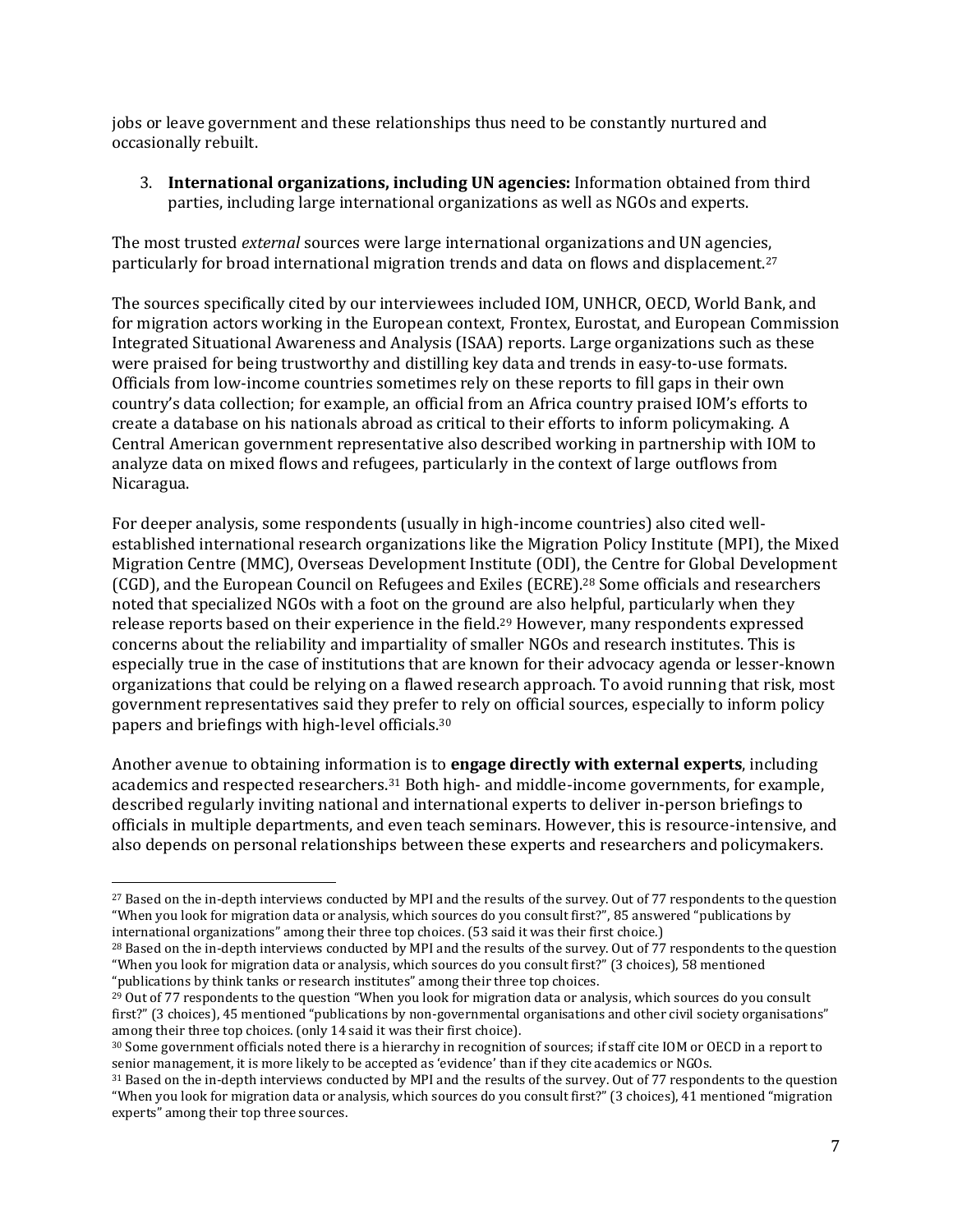Other countries have explored multiple formats for engaging with outside experts and curating informant from external sources. The Costa Rican government explored creating a migration observatory at the University of Costa Rica to help analyze data—in recognition of the need to interpret trends and put all information together in one place—but this has not been done yet. Some European countries like the United Kingdom and the Netherlands actually have set up councils or committees made of researchers that help inform the design and impact evaluation of migration policies.<sup>32</sup> In 2018, academics from universities around the world also called for the creation of an international consultative committee to monitor migration.<sup>33</sup>

#### *B. What formats are preferred?*

Beyond the difficulty of identifying and accessing data and information, there is also the challenge of easily navigating the wealth of existing information that is published or made available online. Whether information is presented in a user friendly and easily digestible format is more than a cosmetic detail; it has in fact become a key variable in whether information actually reaches and is used by those who need it.

The vast majority of interviewees expressed a preference for **succinct documents**, with analysis in an accessible format (like an executive summary that combines key points with data and graphics, rather than a long report).<sup>34</sup> As one policymaker noted, most political decisions have to happen quickly, as policy cycles are "shorter than we would like," and reliable analyses could save time (for instance on hot-button topics like climate change and migration). However, it is critical that these come from established and trusted sources.

Respondents also insisted **visual elements** (like infographics and tables, or visual representations of things like shifting migratory routes) were critical to make the information accessible and quick to absorb. As a European official explained: "Most people are visual; they prefer to see information at a glance." This is particularly the case for policymakers who have many demands on their time and are not able to digest lengthy reports. For this reason, several government officials say they primarily seek out charts, figures, and statistics.

Data and factsheets are also sometimes seen as more trustworthy and less susceptible to distortion. In this vein, some government interviewees preferred to access raw data—where "it is clear what the information actually depicts and says, and where it came from"—and have their own teams conduct the analysis themselves.<sup>35</sup> But this depends on capacity. Other stakeholders are looking for clear and succinct syntheses and interpretation of existing data to "close the circle" between statistics and trends. Finding the right balance between quantitative information and analysis on implications is particularly important if users are generalists rather than data specialists.

<sup>32</sup> Dutch Advisory Committee on Migration Affairs, Migration Advisory Committee in the UK. 33 Groupe International d'Experts sur les Migrations et l'Asile (GIEMA), "REPENSER LES POLITIQUES MIGRATOIRES : [POUR UN « GIEC » DES MIGRATIONS ET DE L'ASILE,"](https://www.sciencespo.fr/fr/actualites/actualit%C3%A9s/pour-un-%C2%AB-giec-%C2%BB-des-migrations-et-de-l%E2%80%99asile/3893) updated December 10, 2018. ) [https://www.sciencespo.fr/fr/actualites/actualit%C3%A9s/pour-un-%C2%AB-giec-%C2%BB-des-migrations-et-de](https://www.sciencespo.fr/fr/actualites/actualit%C3%A9s/pour-un-%C2%AB-giec-%C2%BB-des-migrations-et-de-l%E2%80%99asile/3893)[l%E2%80%99asile/3893](https://www.sciencespo.fr/fr/actualites/actualit%C3%A9s/pour-un-%C2%AB-giec-%C2%BB-des-migrations-et-de-l%E2%80%99asile/3893)

<sup>&</sup>lt;sup>34</sup> Based on the in-depth interviews conducted by MPI and the survey. In the survey, out of 86 respondents to the question "In general, when you look for migration data or information, what type of format do you favour?" (3 choices), 76 interviewees mentioned "Policy briefs with examples of policy innovations or practices or initiatives that have worked in other countries" and 68 referred to "short analytical reports" among their top three choices. (respectively 36 and 37 respondents said it was their first choice).

<sup>35</sup> As one government official state: "It would be a journey before we trust ready-made analysis." Out of 85 respondents to the question "In your opinion, what makes a migration platform or data hub the most reliable" (multiple choice), 31 answered that it "contains raw data for users to interpret as they see fit".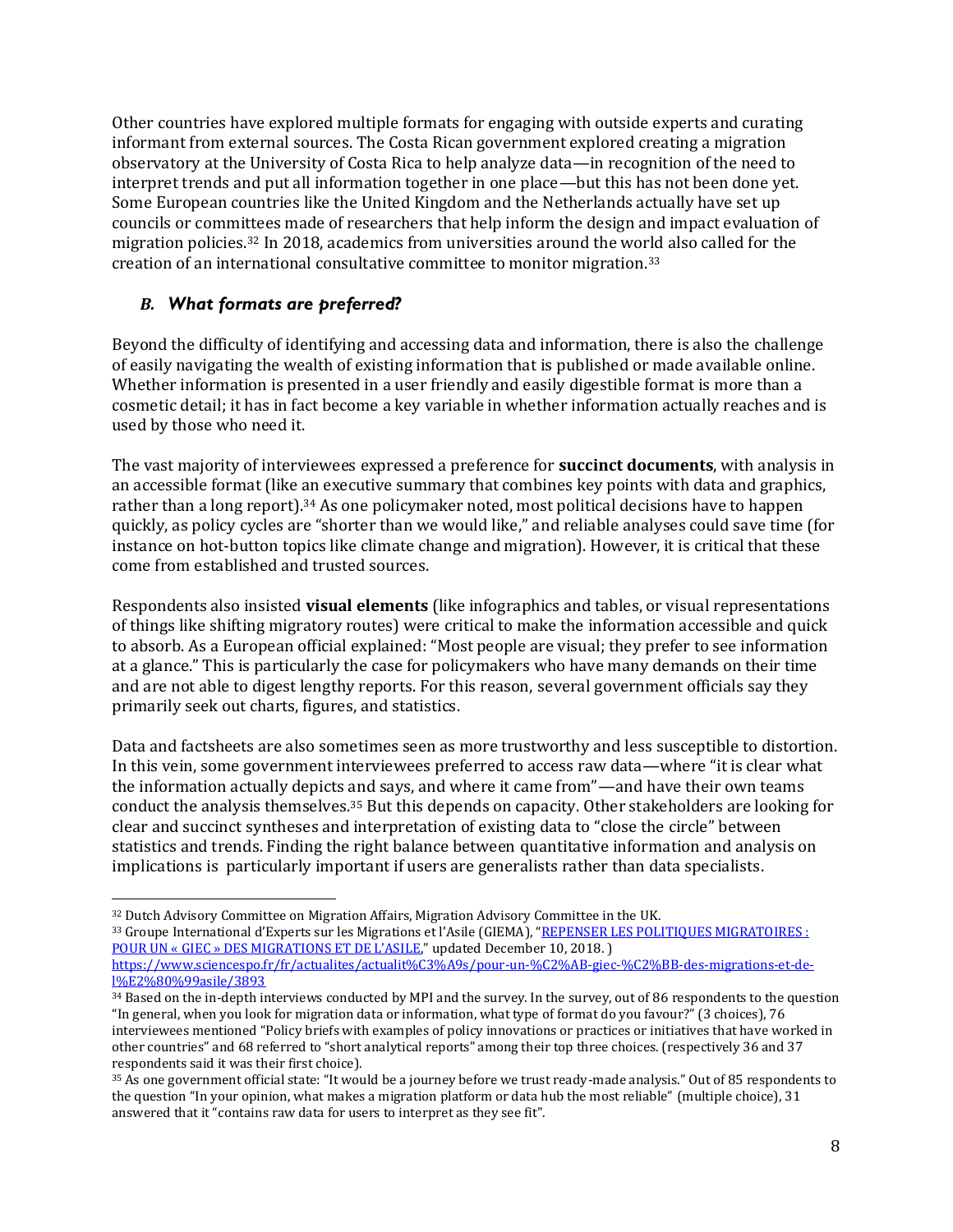#### *C. What are the most important qualities/characteristics of information that people access online?*

A general consensus emerged in our sample around the most important criteria for migration knowledge and information: whether it is **up to date, accurate, and easy to use**. The chart below summarizes what survey respondents assessed as the most useful features for a migration platform or data hub. Out of 85 respondents, 69 said they preferred for the platform to "be regularly updated," 60 answered it was important that it "draws on various sources," and 59 mentioned it should be "easy to use."



*Figure 3: In your opinion, what makes a migration platform or data hub the most useful (Multiple choice, n=85)*

The migration actors in our sample emphasized the critical importance of **information being kept up to date**. Many officials complained that when looking up information from other countries' statistics agencies, migration data was sometimes more than five years old and even the references to migration policies were out-of-date.<sup>36</sup> International organizations like IOM and UNHCR have more capacity to gather and analyze data regularly, but they still face limitations as to how often they can update information.<sup>37</sup> This can become a pressing issue in times of crisis, when government actors need the most recent data to make informed decisions. A European government respondent noted that in the wake of the migration crisis, they were often looking for daily updates on arrivals across the Mediterranean and even IOM updating its portal every two weeks was not

<sup>37</sup>According to the IOM Migration Data Portal, some data is published "as new tools and data become available," which can be several times a month, while thematic pages and blogs are updated every 1-3 months. Migration Data Portal, "[FAQs](https://migrationdataportal.org/faqs)", accessed February 2, 2020.

<sup>36</sup> Several respondents from governments or international organizations thus noted that they struggled to find the latest policy documents for some countries where they had projects or intended to launch new initiatives.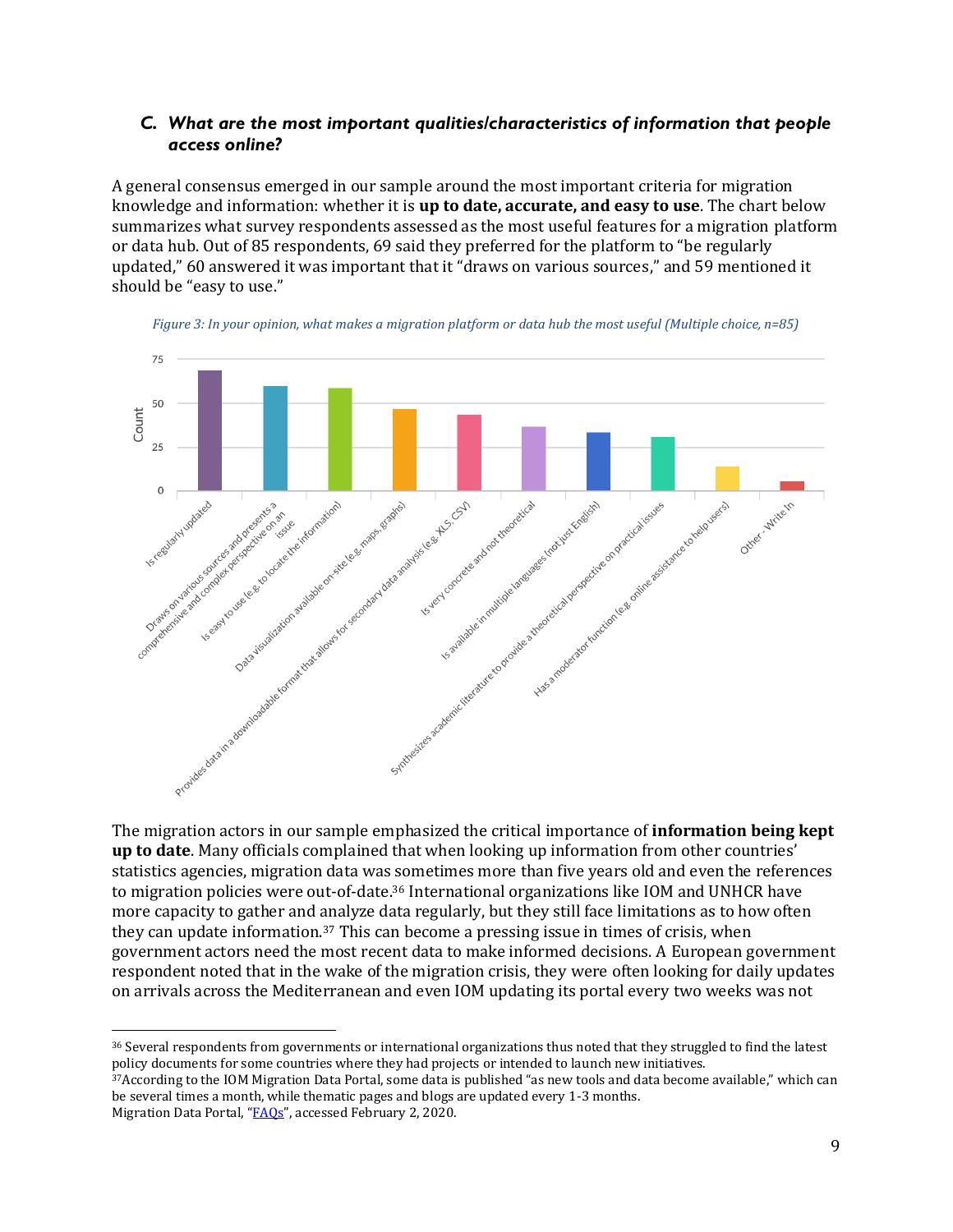enough. Besides, international organizations tend to focus on countries with active or visible crises, which means IOM country reports or migration profiles for countries that fall outside of global focus areas are sometimes out of date.

The second frequently cited priority is **full transparency on the source and origin** of the data they receive—including how, when, and by whom it was collected—before it can be considered trustworthy. As illustrated in Figure 5 below, 42 out of 85 respondents to the survey complained about migration information being unreliable. When relying on data from government sources, for example, migration actors said it was critical for them to understand who is collecting the data, particularly if there is limited capacity within the government or the relevant entity to take on these tasks. One interviewee suggested that there should be a better practice of publishing metadata: this could be, for instance, a running commentary alongside available statistics on how they were gathered and what definitions were used, so that the user can get a sense of whether the source is trustworthy and reliable. Several officials also described cross-checking their data to see if multiple sources (UN organizations, NGOs, Embassy contacts, etc.) could corroborate the same piece of information. In this sense, reliability emerged as even more important than timeliness—as information that is updated every day but not vetted (for instance a social media feed) would rarely be used for official purposes.

Finally, respondents said they needed platforms and portals that are **easy to use** and noted that existing ones did not always fully answer their questions. As illustrated below, out of 85 respondents, 44 complained that the information was "**not comprehensive**" and 33 said that the sample or information did "not match" what they needed.



*Figure 4: In your opinion, what are the main limitations of these migration platforms/portals in terms of content (Multiple choice, n=85)*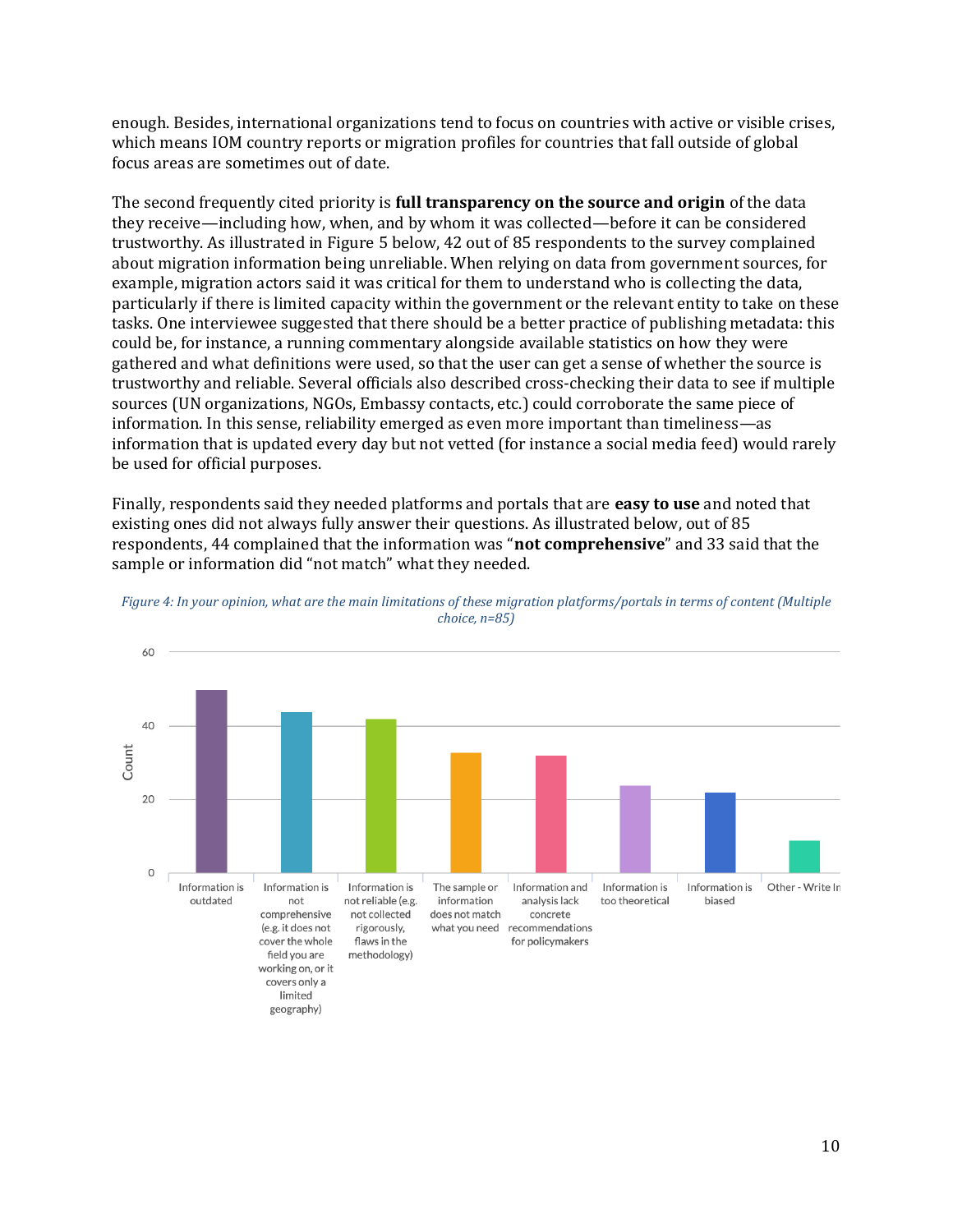# **III. Gaps and Limitations in Current Data and Analysis on Migration**

Lingering information and data gaps make it difficult for governments, civil society, and business to anticipate and adequately plan for the global movement of people. Existing repositories of global data are often issue- or geography-specific; certain regions and issues suffer from poor or infrequent data collection; and stakeholders who might benefit from these data may have trouble identifying, accessing, or interpreting them. In addition, it is difficult to find independent research that offers robust evaluation of "what works" in migration policy rather than merely highlighting good practices.

Our assessment found that there are specific areas of concern regarding data and analysis on migration: including certain regions and topics where there is a **dearth of data**—information is not collected or updated regularly, and there are fewer actors working on it—and areas where there is a **proliferation of data**, meaning there are multiple actors working in the same space, sometimes producing duplicative or even contradictory reports that can overwhelm stakeholders and make it difficult to know what information to trust.

#### *A. Thematic Challenges: On what topics and regions is it most challenging to find reliable information?*

One gap is the lack of data on **regional and global trends.** While many governments in Europe and North America are still focused on spontaneous flows and arrivals of asylum seekers into their countries, they have less information on how routes are shifting in the regions as a whole. Even for governments (usually in the global North) for whom collecting data reflecting one point in time or in a country's immediate neighborhood is relatively straightforward to obtain through internal networks (combination of data collection by their own country and engagement with partner countries), obtaining a full picture of what is happening in their region, let alone globally, has proved challenging. This is also the case for officials we spoke to from Central America and Sub-Saharan Africa, where data on the patterns of movement and outcomes of intraregional migrants tends to be scarce. For instance, several respondents noted that migration data in free movement areas like the Economic Community of West African States (ECOWAS) was limited because entries are not systematically recorded.

A related challenge is the lack of up-to-date information and data from countries with less capacity to collect data or report on policy developments, or with **informal systems** that do not lend themselves well to standard reporting. These countries may not have adequate instruments or capacity to collect data in a way that would allow it to be used as an international reference point. Multiple interviewees mentioned West Africa as a specific area of concern and one of the regions with the least developed data collection. For instance, one CSO respondent noted they were starting a project on internal migration in Mauritania, and the most recent information on migration she could find on the website of their national statistics agency, *Office National de la Statistique,* was from 2013. Officials from countries at the center of migration and forced displacement flows concurred that government data quickly go out of date, and especially in a crisis situation, should be updated monthly (or even more frequently).

Other gaps exist, unsurprisingly, around **information that is not straightforward to collect**. This includes information that does not appear in a census or population survey (such as the number, characteristics, and patterns of movement of undocumented migrants or internally displaced people (IDPs)). Many respondents, including officials and NGOs from countries in Central America,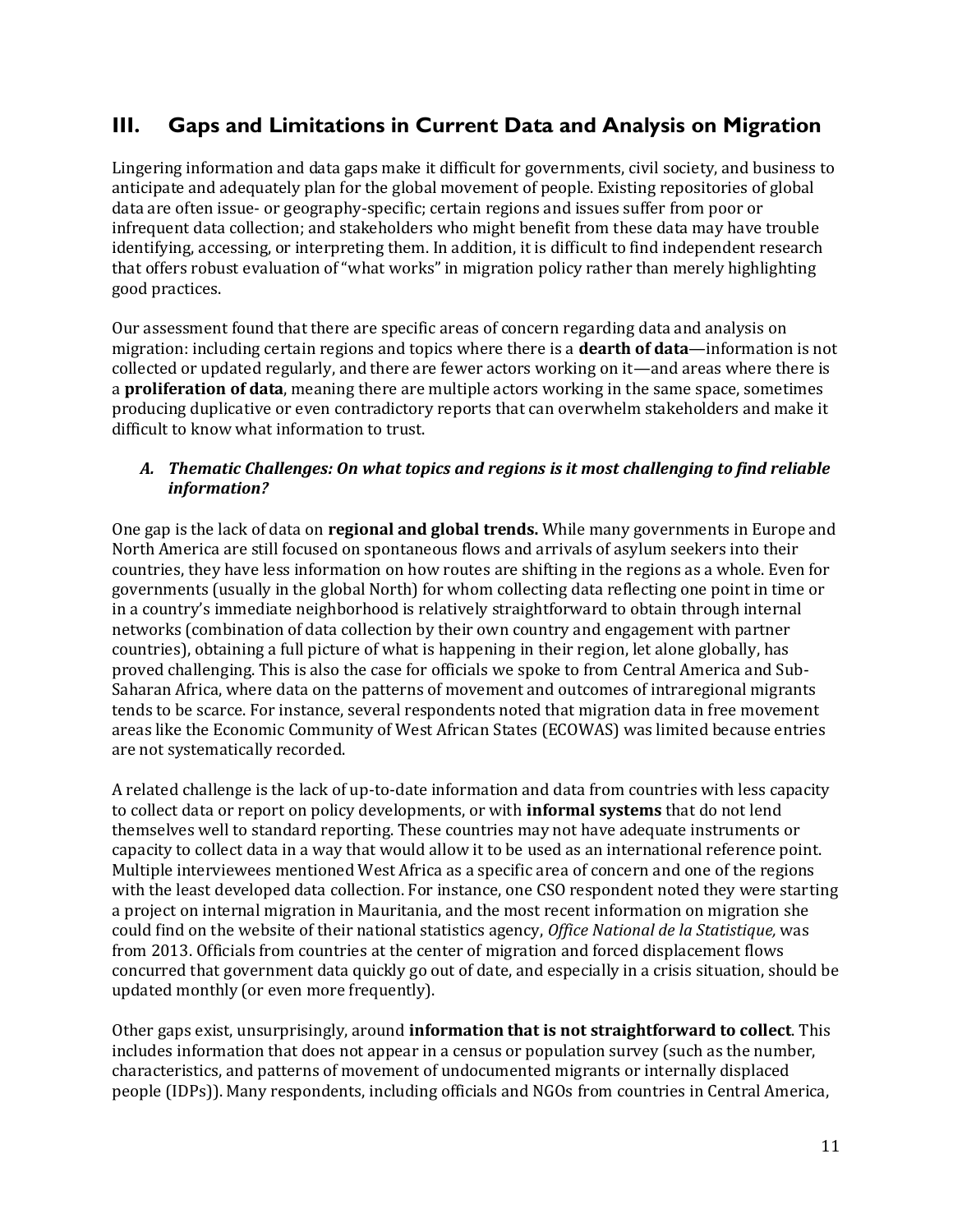Africa and Europe, noted that they struggle to find solid data on the volume, location, and profile of undocumented migrants. Information about IDPs can also be sensitive and data about this type of flows is not recorded as systematically as other movements. Migration actors, particularly from countries of origin, noted that data about diasporas is missing and several African officials shared that they would like to improve their level of knowledge about these communities. Some stakeholders, including in Africa, also reported they lack data about returns and reintegration, particularly on the number of voluntary and forced returns and the situation for the returnees after their return. Finally, several stakeholders also noted that gender-disaggregated data is often not available. Failure to design data collection systems that can capture information on vulnerable subgroups—in other words, looking at migrant populations only in the aggregate—undermines the potential to develop proactive solutions targeted to these populations (for eg, socially isolated women).

Another information gap exists in areas where there is **no research consensus, or the issue is in flux**. For instance, the nexus between climate change and migration is increasingly at the top of many countries' agendas, but the focus tends to be on predicting and quantifying future migration flows (especially from low-income countries). However, since climate change is only one factor among many other interlinked drivers, attempting to quantify its effects in different regions is complex and riddled with uncertainty. Attempts by different actors (including media) to estimate climate-induced migration have often produced contradictory results. Respondents, especially in Europe, also expressed a growing interest for foresight and scenario-building in the field of migration.<sup>38</sup> As noted by a government official, governments are good at examining what is happening in real time, but not how to put this into context to see emerging trends and how things have changed over time, and—crucially—what this means for future trends.

Finally, databases sometimes fail at capturing **the reality of how policies and projects are being implemented on the ground.** Some countries—particularly low-income countries—may have very comprehensive policies on paper that are not fully implemented; or conversely, no formal policy but good informal practices that are working. Sometimes, metrics have been defined to measure progress in one area, but they are insufficient. For instance, one may seek to try to get a picture of how many migrant children attend school, but school registration data may not mean they are actually attending. These types of nuances are very difficult to capture in a database, and governments will likely continue to rely on their personal networks to obtain this information.

#### *B. Analytical challenges related to presentation and interpretation of data*

Technical barriers may hamper how migration actors access and use migration data, even when it is available. The main challenges result from the lack of standardized definitions and data collection practices, the variability of the data proficiency skills of users, and also language barriers and the spread of information across several platforms.

*Lack of common definitions makes it difficult to compare data/statistics across countries:* Several respondents noted that it can be difficult to compare data across countries because of the lack of standard terminology and definitions. Even the word "immigrant" or "refugee" may have a different legal meaning in different countries and for different organizations. Regions such as "West Africa" or the "Balkans" may be defined differently in different parts of the world. Policy actions

<sup>&</sup>lt;sup>38</sup> See for instance: Council of the European Union, "[Evidence-Based and Forward-Looking Migration Policies](http://www.statewatch.org/news/2019/oct/eu-council-presidency-evidence-based-migration-12608-19.pdf)," October 1, 2019. See for instance[: http://www.statewatch.org/news/2019/oct/eu-council-presidency-evidence-based-migration-](http://www.statewatch.org/news/2019/oct/eu-council-presidency-evidence-based-migration-12608-19.pdf)[12608-19.pdf](http://www.statewatch.org/news/2019/oct/eu-council-presidency-evidence-based-migration-12608-19.pdf)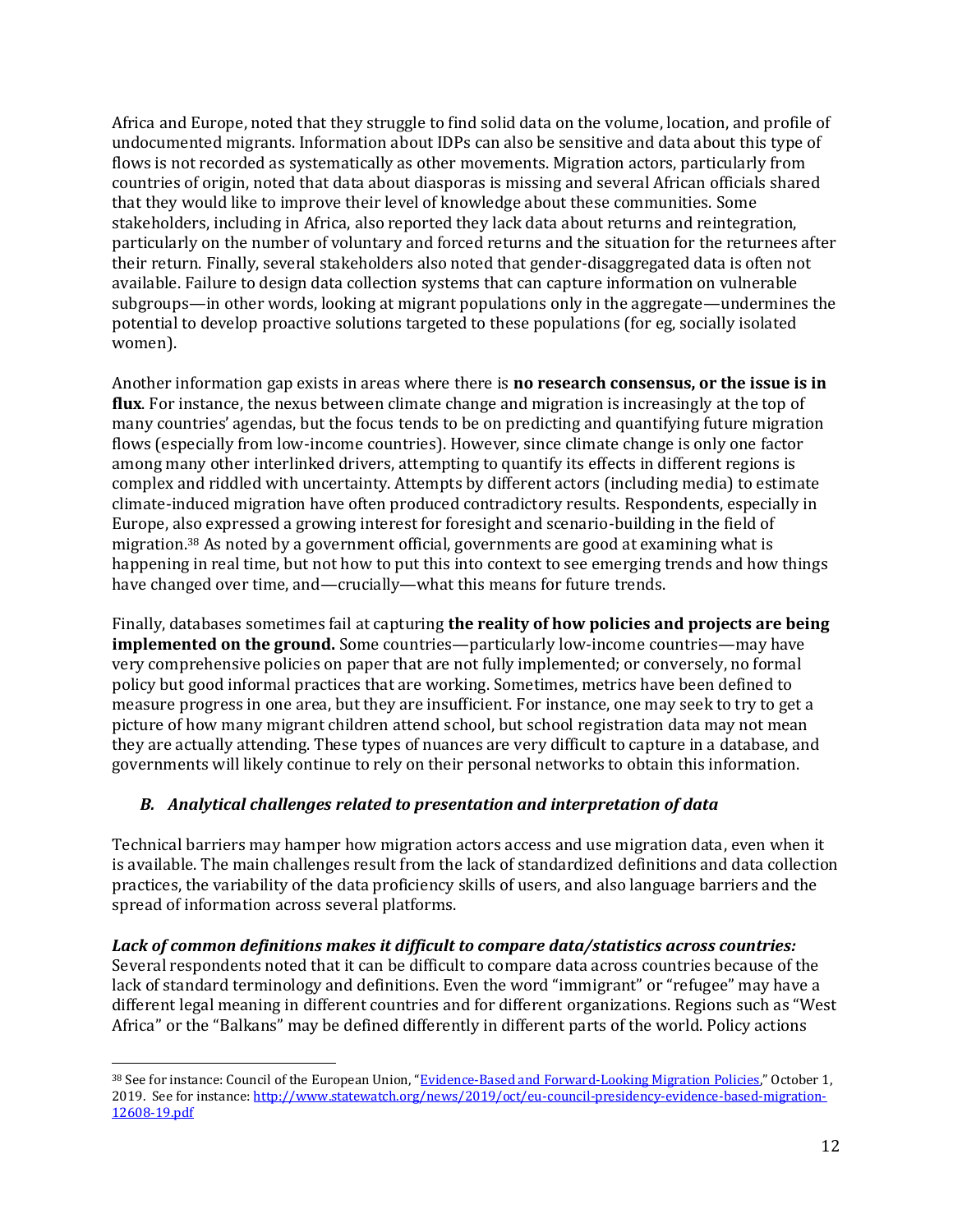may also be defined differently, for instance when it comes to what constitutes an apprehension at the border or the use of public services for public charge rules. This is a problem even in regions like the European Union, where significant efforts have been deployed among EU Member States to standardize definitions and harmonize data collection processes.<sup>39</sup> One advantage of UN sources is that different agencies use similar terminology. Other sources would only be comparable if accompanied by a data dictionary or glossary to clearly define terminology being used by different countries and organizations. As one respondent noted, because each country has their own definition and concepts, you would need a "Rosetta stone" to explain how these translate into different contexts.

*Data can be incomplete:* Beyond the problem of standardization, another challenge is that what is published by governments, international organizations, and NGOs may be incomplete (also see Figure 5 above). A serious concern mentioned by both government officials and researchers is that because of the lack of transparency around data collection, it may not be clear that data is not comprehensive ("we don't know what we don't know"). End users may therefore be unaware they are receiving partial information, either because some has been redacted due to security or data privacy concerns, or because some information is simply not collected (due to capacity issues, or policy decisions not to collect data on race, gender, or LGBT status, for example). Inaccuracies due to self-reporting may also skew the data; for example, survey-based data may be thrown off if migrants are hesitant to disclose legal status. These vulnerabilities all point to the importance of being transparent about how data were collected (disclosing any caveats that may influence the interpretation) and what they can be used for.

*Proliferation of migration information:* The explosion of information—particularly on hot-button topics—also makes it hard to assess what is most reliable. For example, many sources publish information on certain aspects of climate change and displacement, but different actors are often working on different regions and different aspects of the issue—and some analyses are contradictory, creating a fragmented landscape of information. With so much unfiltered information, it is difficult to know which sources are the most authoritative. Interviewees noted that this situation is only likely to get worse, particularly with the upcoming follow-up meetings to the GCM and GCR. (For example, some respondents noted that the large amount of information uploaded to the Global Refugee Forum webpage in December 2019 was overwhelming.)

*Information is spread across too many different platforms:* There has also been a proliferation of platforms, with multiple agencies attempting to launch "one-stop-shops" for migration data and analysis, which in effect compete with each other and impede the goal of consolidation.<sup>40</sup> From the IOM GMDAC Migration Data Portal to the GFMD Platform for Partnerships to the newly launched Knowledge Hub on Migration and Sustainable Development<sup>41</sup> and the European Commission's Knowledge Centre on Migration and Demography,<sup>42</sup> different platforms are beginning to build a

<sup>39</sup> See for instance: [Cédric Mathiot,](https://www.liberation.fr/auteur/7104-cedric-mathiot) [Jacques Pezet](https://www.liberation.fr/auteur/15868-jacques-pezet) and [Fabien Leboucq,](https://www.liberation.fr/auteur/17946-fabien-leboucq) "Demandes d'asile : Eurostat épingle la France pour avoir tronqué des statistiques," Libération, January 20, 2020. See for instance : [https://www.liberation.fr/checknews/2020/01/20/demandes-d-asile-eurostat-epingle-la-france-pour-avoir-tronque](https://www.liberation.fr/checknews/2020/01/20/demandes-d-asile-eurostat-epingle-la-france-pour-avoir-tronque-des-statistiques_1773956)[des-statistiques\\_1773956](https://www.liberation.fr/checknews/2020/01/20/demandes-d-asile-eurostat-epingle-la-france-pour-avoir-tronque-des-statistiques_1773956)

<sup>40</sup> Out of 85 respondents to the question "What is your general take on migration data platforms and portals?" (multiple choice), 38 interviewees commented that only a few of the existing platforms were useful to gather information and 24 commented that there were too many of these portals – while at the same time, 25 also welcomed this diversity, which suggests it is not necessarily problematic if stakeholders know how to use them.

<sup>41</sup> This portal was launched in January 2020 at the GFMD in Quito. Global Forum on Migration & Development, " [Knowledge Hub on Migration & Sustainable Development, https://www.migration-learn.org/](file:///C:/Users/aidac/Downloads/Knowledge%20Hub%20on%20Migration%20&%20Sustainable%20Development,%20https:/www.migration-learn.org/)," accessed 10 February 2020.

<sup>42</sup> [https://ec.europa.eu/knowledge4policy/migration-demography\\_en](https://ec.europa.eu/knowledge4policy/migration-demography_en)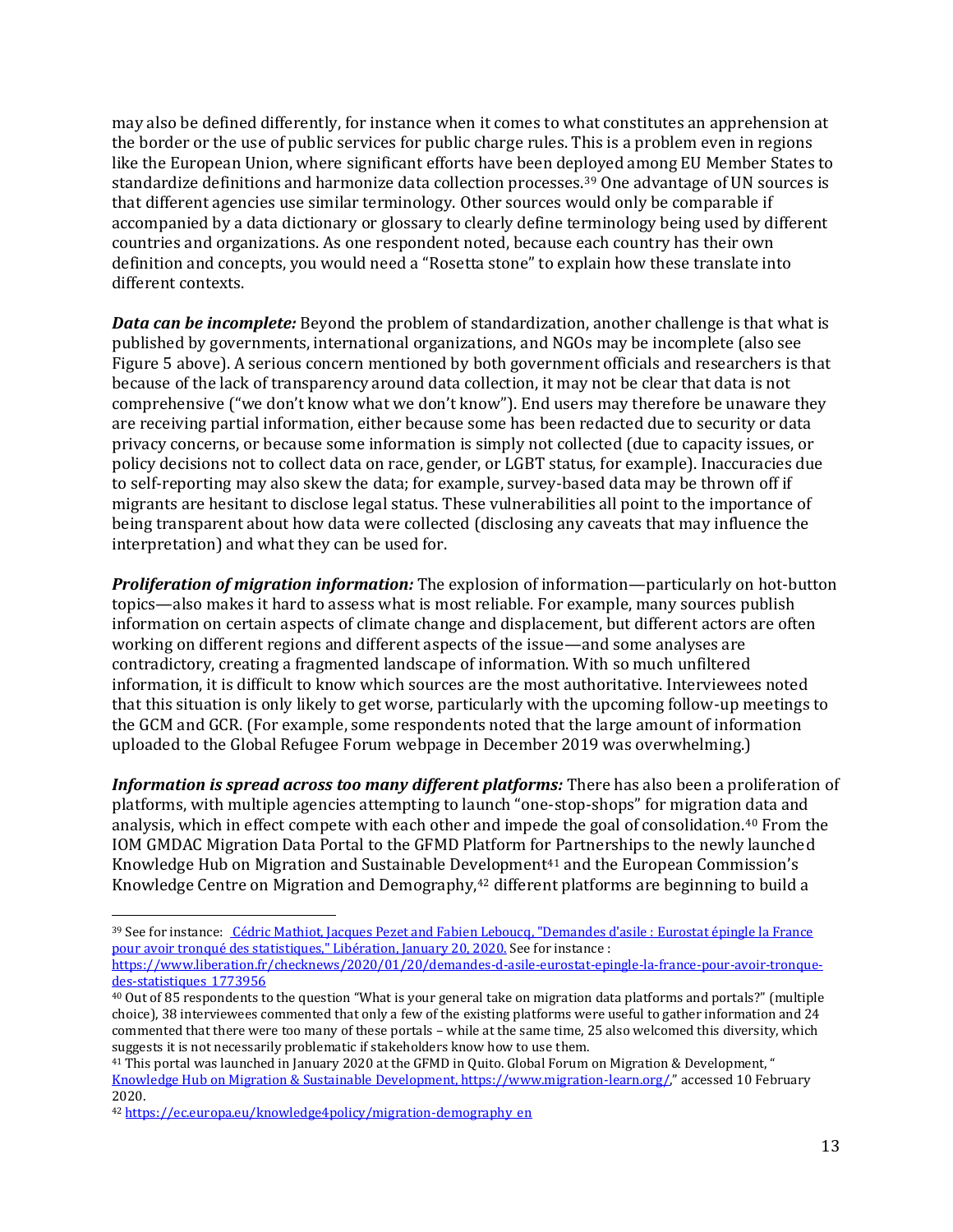critical mass of data—but there is no single entity that covers it all, and little to no coordination among organizations curating similar content. <sup>43</sup> Even smaller NGOs and think tanks have launched data and knowledge portals in recent month (for example, MPI's new Latin America and the Caribbean Data Portal).<sup>44</sup> Given this fragmented landscape, one respondent called "utopian" the idea of having all migration data in one place. In the absence of a central repository of information, officials described having to "jump around" between different sources to piece together the information they need, going from various UN websites (that are not linked together) to journals to NGOs to government sources. As illustrated in Figure 5 below, out of 85 respondents, 43 assessed it was difficult to locate the information they were looking for and 34 answered that there are too many platforms with similar content. The result is that information-gathering happens in an **ad hoc rather than systematic** way.

*Figure 5: In your opinion, what are the main limitations of these migration platforms and portals in terms of accessibility and usage? (Multiple choice, n=85)*



*Language barriers*: Most information in migration platforms and portals is available in English. But even when stakeholders are proficient in English, not having information in their native language creates a barrier to accessing information easily and quickly. One European government official noted that decision-makers in his government usually have over 60 policy briefs on their desks each day, so "it's easier and a little bit faster" when it's available in their native language. Several respondents pointed out that there is not enough translation into French, which particularly affects West African stakeholders. And even when information is translated, there may be a delay. So officials know that if they need the most recent, up-to-date information, they need to consult English sources. One suggestion is to have an algorithm built into any future portal to make it possible to translate information into different languages. (The website of the Global Forum for Refugees, for instance, had translations from English into other languages.)

<sup>43</sup> MPI interviews with IOM and UNITAR, for example, show that even UN agencies active within the newly created UN Migration Network have imperfect coordination on these issues. The Knowledge Hub on Migration and Sustainable Development, for example, includes some content that is duplicative of what the KP and CH seek to achieve, even though its core aim (to fill a gap by consolidating content on training and capacity-building) is distinct. But because the Knowledge Hub developed through a separate channel (it was commissioned from UNITAR by the Government of Ecuador rather than coming under the mandate of the UN Network), the two efforts developed in parallel rather than building on each other.

<sup>44</sup> <https://www.migrationportal.org/>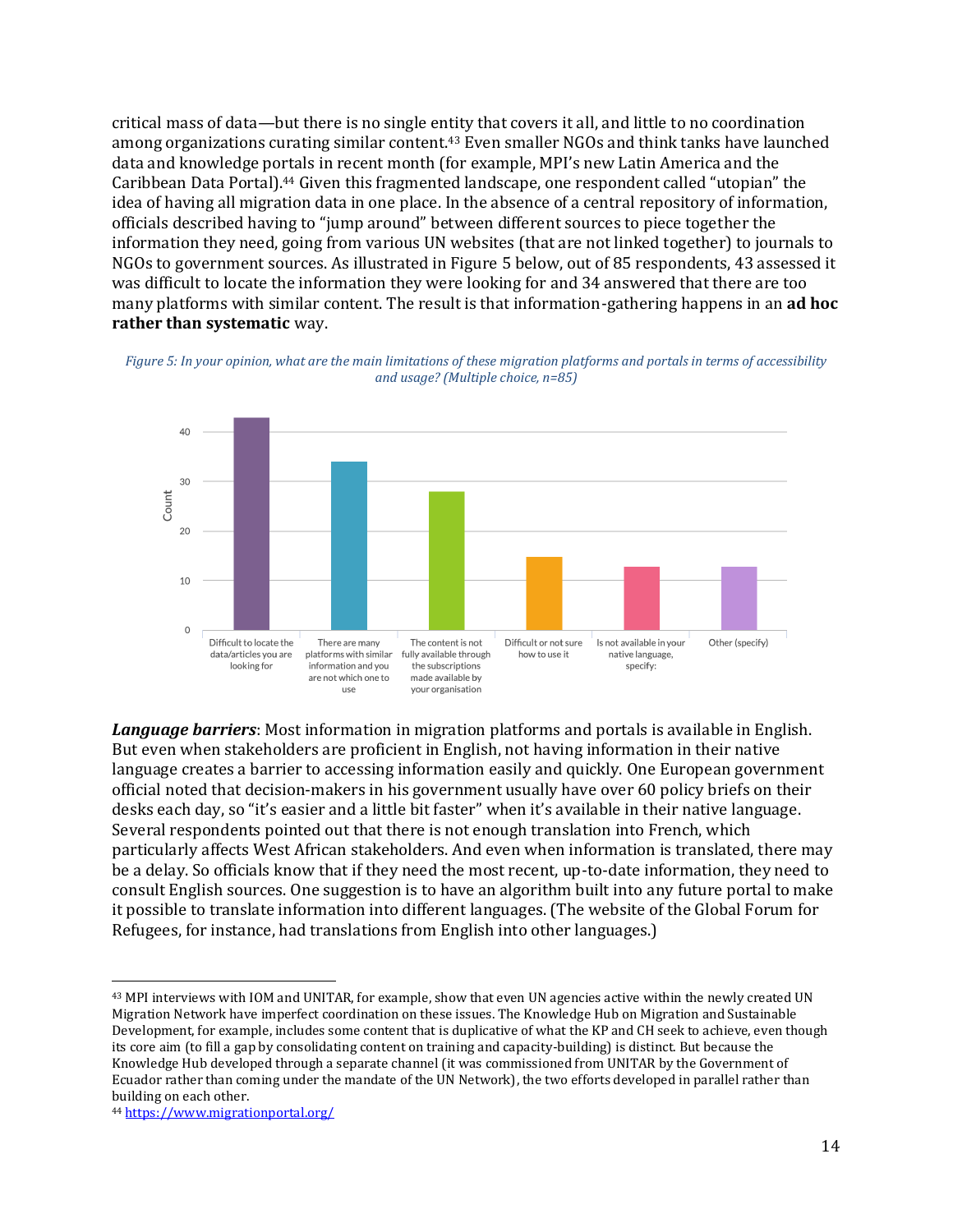# **IV. Measuring Progress toward GCM Implementation**

Some respondents noted that it would be helpful to have country-specific information on how the GCM is being implemented, who the main players are, and how the networks are evolving. However, if the CH takes on this role, it is unclear how it will distinguish itself from the effort that the GFMD has launched to solicit information on implementation. And at any rate, this information seems to still be in the early stages. Governments do not yet know what indicators could be used to measure progress, or what the global benchmarks are (the process that exists to measure progress toward attaining the SDGs, for example). One official pointed out some other international goals (reducing carbon emissions, improving health) are more easily quantifiable. It is less clear how to establish benchmarks for progress on things related to making migration more safe, orderly, and regular. (For instance, how would you "score" opening up more legal pathways?) Officials felt it is not yet established how to assess whether a country is moving toward those goals. Also, given the politically sensitive nature of GCM negotiations, some governments may hesitate to put activities under the banner of the GCM—even if they are fulfilling its objectives. And some officials we spoke with in the developing world had articulated their national action plans, but lacked funding or capacity to go further without IOM assistance.

But while the conversation on implementation shines a spotlight on how countries are developing new plans or measuring progress, there is also a larger story about how the **problem starts at the data collection phase.** There is some data that is simply not being collected (both due to lack of capacity and prioritization) that is critical to understanding whether GCM objectives are being met. Some researchers criticized governments for being deliberately opaque about certain data—for example, not collecting information on rights violations or gender-based violence (which may not be in a government's interest to collect or disseminate). But if states do not collect data on violence against women (including mapping the policies in place to address it and monitoring whether these approaches are effective), it would be impossible to assess progress toward putting in place gender-responsive migration policies (one of the Compact's objectives). Decisions made at an early stage about what data and information is relevant, in other words, can have significant repercussions in terms of policy outcomes.

# **V. Ideas for the Future**

At a time when more information than ever is at people's fingertips, the task of identifying relevant, comprehensive, and accurate data and analysis on migration has become more difficult than ever. Sources have proliferated and information is scattered among different databases, portals and platforms. Countries rely on international sources to make sense of a phenomenon that by definition transcends borders, but definitions and standards are not comparable across countries; and the trust that exists within personal networks is difficult to replicate on a global scale.

With the proliferation of information has come greater fragmentation and uncertainty. Against this landscape, there were high expectations among interviewees that the new Knowledge Platform and Connection Hub (see Figure 6 below) would achieve three things: (a) consolidate the large volume of information already out there and "connect the dots" between existing databases, particularly between UN agencies; (b) help fill in existing information gaps by linking to raw data and presenting visual representations of key trends; and (c) create a repository of best practices when it comes to migration policies and initiatives, particularly those that support the implementation of the GCM's 23 objectives.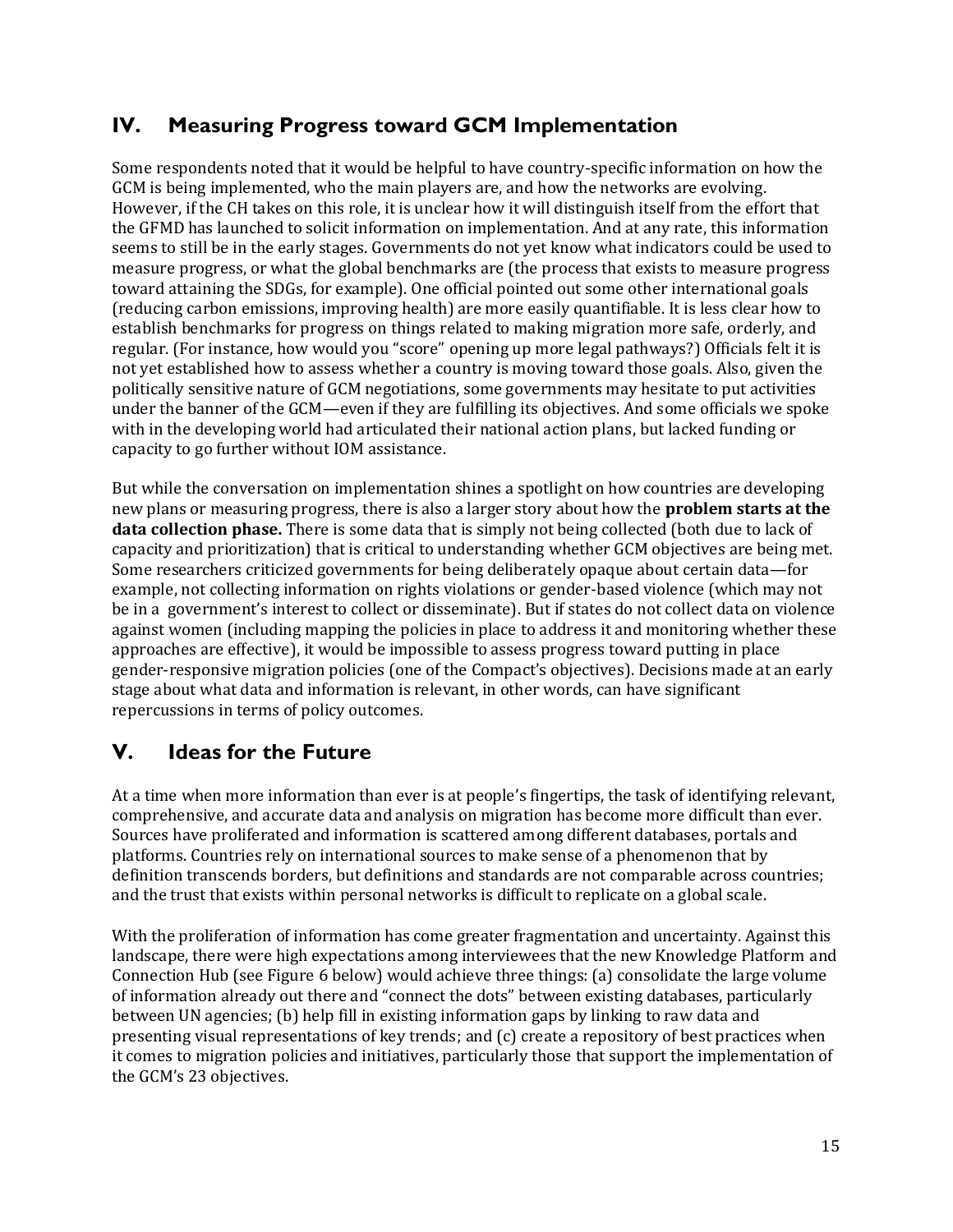The biggest risks are that: (a) the new portals will simply add to (and further crowd) the sea of existing databases rather than take a meaningful step forward toward consolidation; and that (b) a significant amount of resources will be needed to ensure the portals remain rigorously up to date and are able to vet the information they post; if information is not updated regularly and the methodology is not transparent, stakeholders will lose confidence quickly.





Several respondents noted that what the portal could do best is **provide an overview of global trends on migration** and make it possible for different stakeholders to see how everything fits together in the broader context (in some ways, an enhanced and expanded version of the IOM Migration Data Portal). As one respondent said, the KP should focus on "lifting its gaze toward the big picture." The more detailed and nuanced information will always come from national sources and specialized agencies within each country; the Knowledge Platform should not compete with this, but instead provide a more global overview to help countries see and set priorities and understand how they compare with what other states are doing. One government official described that his agency has discrete pockets of information on specific regions in the world, and movements that are happening in these places, but this information is not "joined up" and placed in the context of all other migration trends (like legal flows) and other world regions.

Several respondents advocated for **creating a "one-stop shop"** where relevant migration knowledge is in the same place and the new portal connects the dots between existing databases. Stakeholders (including large well-resourced governments, small NGOs, and everyone in-between) are currently trying to do this themselves,<sup>45</sup> but the task quickly becomes overwhelming. It would be helpful to group existing information thematically in one place and "connect some of the dots." Currently the proliferation of platforms means there is significant duplication as well as gaps—and a real tradeoff between creative energy and sustainability. There is a risk of creating "digital litter" when platforms that are tied to a specific funding cycle or initiative are abandoned at the end of the

<sup>45</sup> For example, Canadian officials reported that they created their own spreadsheet to collect reliable data on climate change and human mobility – but it quickly became unwieldy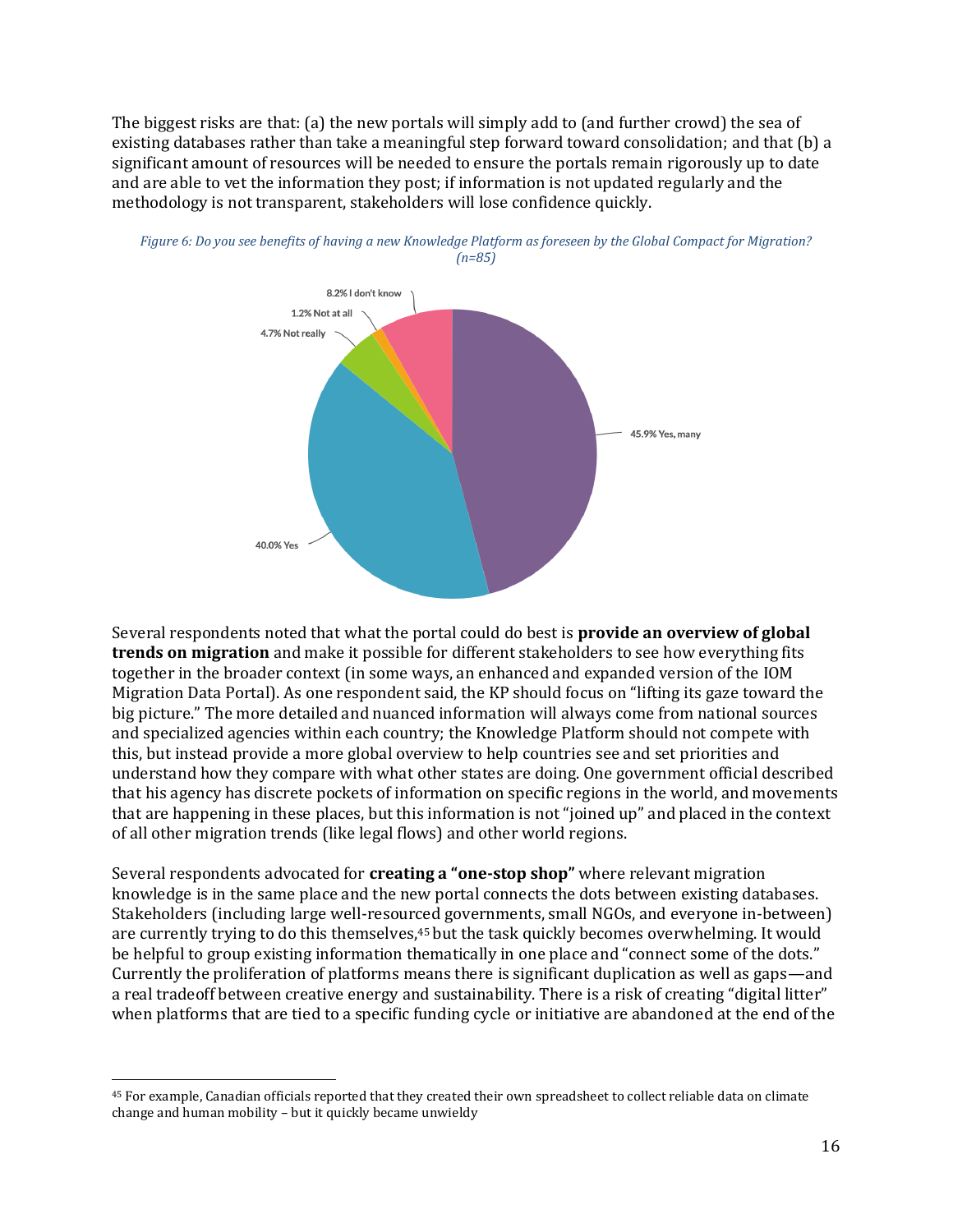project life cycle, only for out-of-date information to live on in perpetuity. <sup>46</sup> In order for a "platform of platforms" to emerge, it would have to be managed by one organization willing to invest significant resources to keeping it updated, and it needs to attract a critical amount of users. Yet most organizations are more interested in creating something new than in investing in the infrastructure that already exists. Yet if multiple platforms sprout up and then die out as enthusiasm wanes (as occurred in the wake of the 2015-2016 migration crisis), there is risk of not just inconvenience, but actual harm.

#### *A. Key Features and Challenges for the New Knowledge Platform and Connection Hub*

Interviewees emphasized that any new platform should include the following characteristics:

- **Easy-to-use and intuitive interface:** Respondents pleaded for the format to be more user friendly than current UN websites so "you don't need a GPS to navigate it." Several called for simple, intuitive headings, and multiple search options and tags, so that you don't have to dig to find things. A critical feature is being able to filter information and search multiple ways (by country, by topic). The new platform should **ensure that data and information is easily searchable, sortable, and shareable**.
- **Visual representation of data:** Stakeholders seeking information don't want to get "lost in a block of text." Most people are seeking more visual representations of data, for instance heat maps showing that you can hover over to learn more about what policies are in place in each country, or the characteristics of certain migrant populations.
- **Regularly updated information:** As one respondent noted: "It makes no sense to make another platform if the data will not be updated or harmonized." In an ideal world, this would mean the portals need to go beyond simply gathering information that already exists, and invest in more frequent and systematic data collection (including by funding capacitybuilding or operational support in countries that may not have the resources to undertake this themselves). Realistically, this calls for making hard choices on what to prioritize, as the new platform will not be able to plug all data gaps.
- **Data and source transparency**: The success of the KP is all about trust: the more confidence users have in the information that goes in, the better the chance of them using it as a primary source of information. This depends on setting out very clear definitions of what the knowledge products show and where the underlying information and data come from. This means including granular metadata on how data and information were collected and what assumptions the analysis was based on. Even when well-known international organizations report on data gathered in the field, end users need to be able to draw their own conclusions of how reliable or representative the analysis is (for example, if an organization is reporting on a shift in flows of irregular migrants, end users need to be able to know whether this was based on observations of N=100 or N=1000 people, over just one day or multiple weeks, etc.). Multiple sources for each piece of information would also enhance its credibility.
- Ability to Correct: Some respondents emphasized the need for an editable database that could be constantly updated and corrected—almost like a **Wikipedia** page, where people can both put in and take out. Government officials in particular noted examples where they had to correct published statistics about their own countries, or where they noticed

<sup>&</sup>lt;sup>46</sup> Meghan Benton, "[Digital Litter: The Downside of Using Technology to Help](file:///C:/Users/nbogdan/AppData/Local/Microsoft/Windows/INetCache/Content.Outlook/TZ85BEQD/Digital%20Litter:%20The%20Downside%20of%20Using%20Technology%20to%20Help%20Refugees) Refugees," Migration Policy Institute, June 20, 2019[. https://www.migrationpolicy.org/article/digital-litter-downside-using-technology-help-refugees](https://www.migrationpolicy.org/article/digital-litter-downside-using-technology-help-refugees)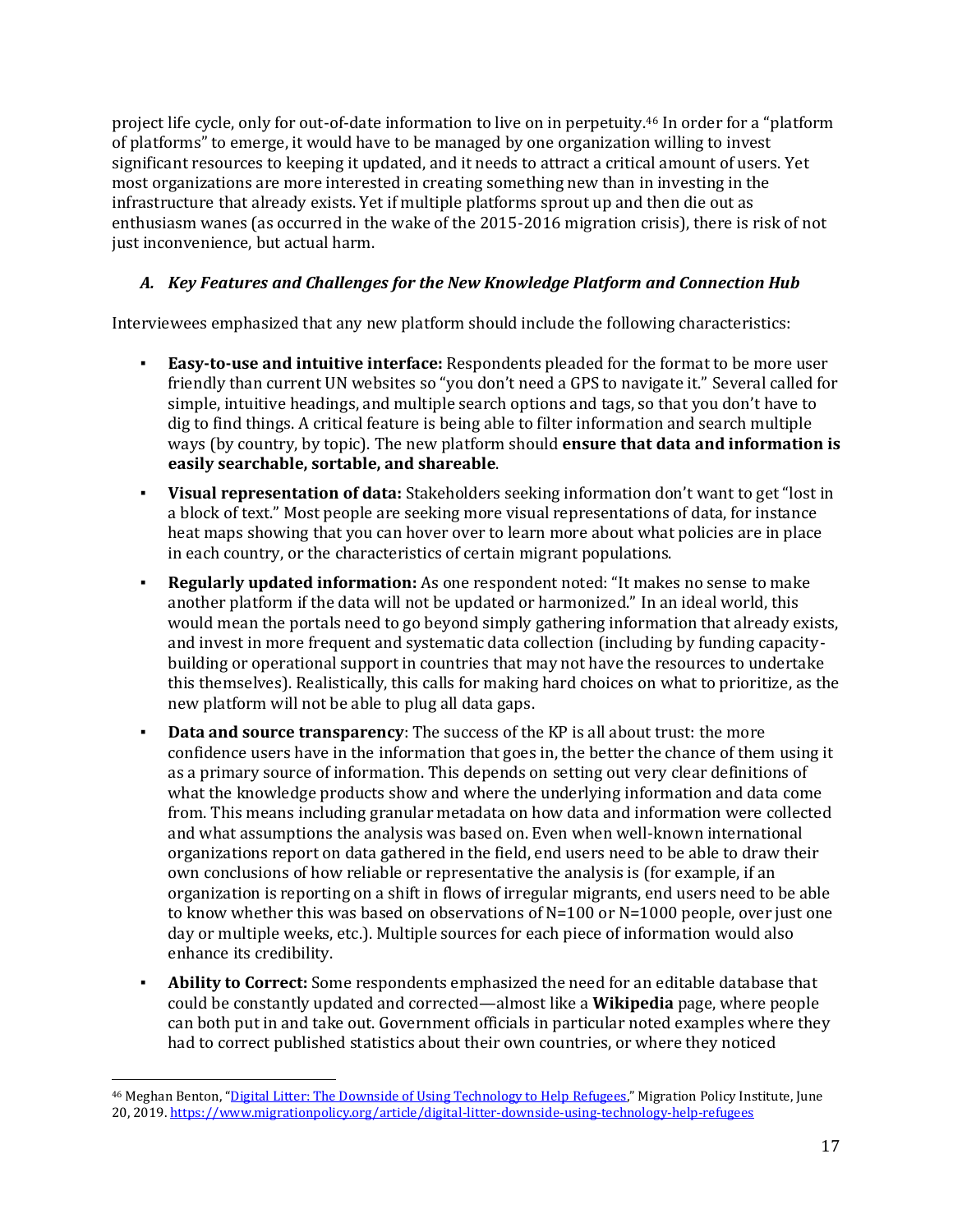duplicates in data (for instance irregular border crossings or deaths at sea). The errors were able to be corrected by contacting the publishing organization directly. The ideal platform would be updateable "by the minute," with users vetting and corroborating data in real time.

Based on the interviews, we can also identify several challenges to building the KP and CH:

- **Data privacy concerns:** Any platform trying to gather together all available information in one place will run into privacy concerns. Not all migration data can be shared, particularly data collected by governments and/or related to national security (eg, Mexican government has a joint database with OAS of crimes against migrants, but this is not publicly available). Some data will always need to be private.
- **Audience concerns**: The needs of different stakeholders may vary widely. Data specialists capable of manipulating raw statistics may be in search of more comprehensive datasets, whereas generalists who need ready-made analysis may be seeking more curated information in an accessible, user-friendly format. Different types of investments are needed for both these categories, and it is likely that both cannot be done (well) at once.
- **Data can be distorted in an era of fake news:** Governments need to make strategic choices about how they release sensitive data on migration, such as crime data. And they must decide what topics should be broken down by immigration status, as releasing these details could potentially be used to foment fear by opportunistic politicians.
- **Risk of duplication:** One of the biggest risks with any new platform is that it will simply overlap with or duplicate what already exists. This not only wastes the time and investment that goes into it, but actually further clutters the field and makes it even harder for stakeholders to find reliable information.
- **Difficulty of vetting and interpreting information and assessing its accuracy.** Bringing together ever more information on a controversial topic without having any real mechanisms in place to assess the quality of this information or reliability of sources creates a big challenge. One of the big questions is whether the organization(s) in charge of managing future meta-platforms have the capacity to vet data—let alone knowledge—on a global scale, and how they would mediate conflicts in the case of competing data or analyses (for example, if two UN agencies were to have different figures or positions on an issue). Particularly on sensitive topics, what is considered a "good practice" may differ dramatically depending on who is telling the story. Even "cut and dry" migration statistics need to be contextualized and interpreted by experts in order to tell an accurate story. 47

Finally, one of the biggest challenges is that the project's success hinges on how ambitious it is and how wide its reach; but the more ambitious the task, the greater the risk of falling short. The ability of any one platform to become the "go-to" portal that supersedes all others hinges on breadth and consistency: maintaining reliable, high-quality data on most topics and regions. The moment it goes out of date, people will lose faith in it. This endeavor thus requires significant resources to manage and sustain over time. Some respondents expressed doubt this could be coordinated on a global level, arguing that it is more realistic to execute at the national or regional level: "The further away you go, the less tangible it becomes." But then the question becomes how to distinguish this effort

<sup>47</sup> In Mexico, for example, sociologists and anthropologists join demographers to understand subtleties like whether unaccompanied minors are actually part of family units, or whether people are entering Mexico solely with an eye to traveling farther north; all things that cannot be detected through pure data alone.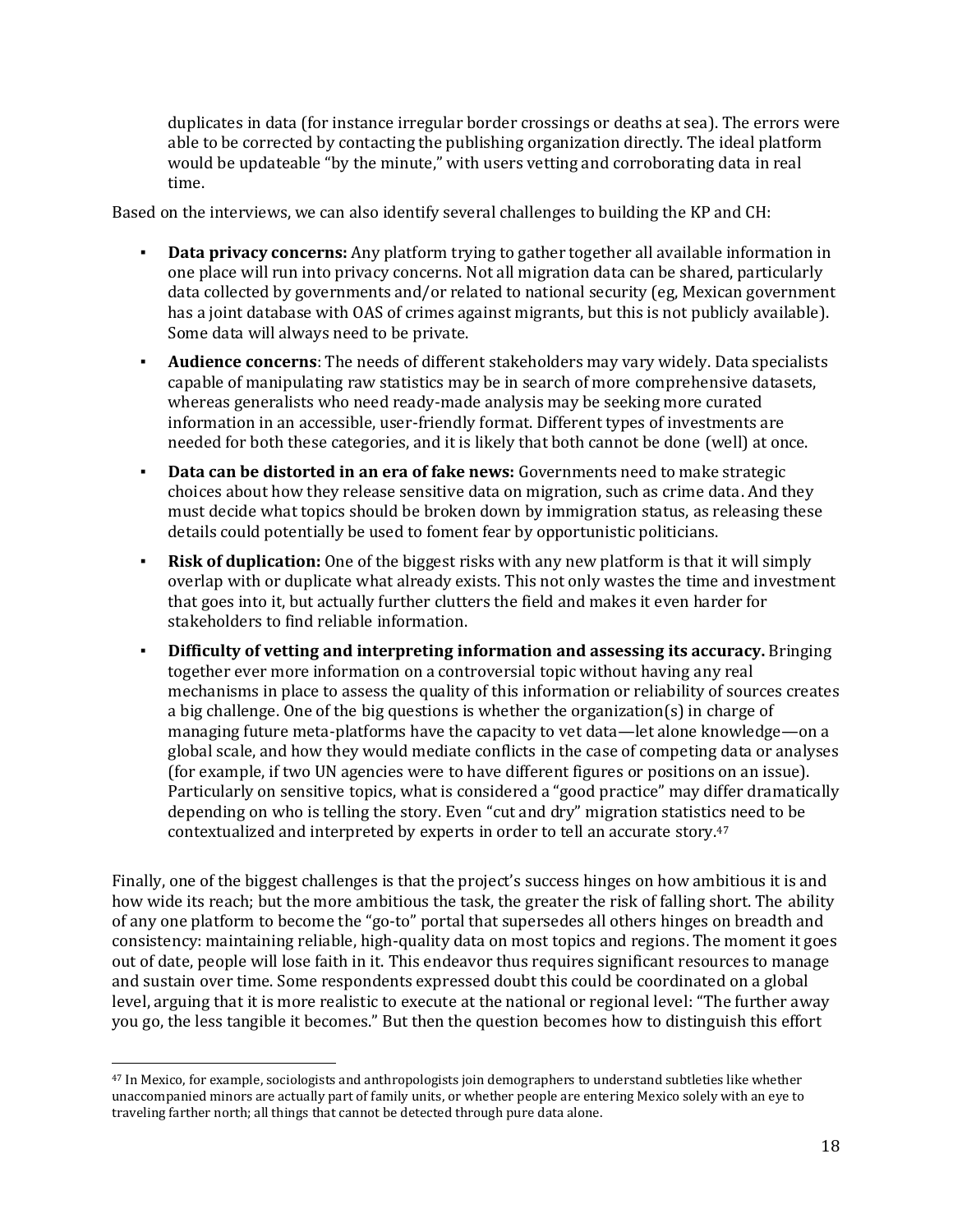from regional efforts (for eg, IOM Costa Rica creating a regional mobility platform in Central America, or even MPI's Latin American portal).

# **VI. Recommendations**

In an environment of limited resources, the UN Network will have to make some hard choices on how to best target their resources to address (and improve upon) the current gaps and limitations in migration knowledge and information-sharing. Our research revealed clear discrepancies in what different actors need, and big questions about who or what to prioritize; the KP and CH will not be able to do everything or please everyone. Based on the needs identified though the interviews and survey, the authors of this assessment believe there are three principal models for how to prioritize resources and fill knowledge gaps that the new Knowledge Platform might consider:

#### **1. Comprehensive Approach: Focus on aggregating large pools of information in real time**

This model would provide better real-time access to raw data and information; it would act more like an algorithmic aggregator than a curated human-driven platform. This might be accomplished by simply linking to national statistics agencies, UN and other international organizations, and existing data portals. It could even include something like an RSS feed that automatically pulls from other data sources. This comprehensive approach would come at the expense of a user-driven, curated approach. It would also need to be updated regularly to maintain its position as the "go-to" place for migration information; for example, committing to weekly or monthly scans to ensure there are no broken links or outdated information.

More access to data would fill a distinct need expressed by many stakeholders. Government officials noted that it would be useful to have **open source data to be able to manipulate it in different ways**, not just be limited to how it is used in one report. This would allow users to have a "dialogue with the data," and download and analyze what they need. One complaint is that even when thematic reports are published (for eg, on climate change-related displacement) the raw data underpinning the analysis not always easily accessible. Governments have also said they face political barriers to accessing data from other governments, even neighboring ones, particularly in a crisis.

Ideally, this could be accompanied by a *data handbook* to delineate (and ideally assess the reliability of) all the primary sources available. Respondents noted that currently they may not even know where there is raw data available, and where there is not. Database should also include **caveats**: transparent disclosure of where information is incomplete or could not be obtained, so that users can assign the proper weight to what they are reading.

#### **2. Targeted Approach: Focus on curating and analyzing the most important information**

This model would curate key information and present it in an accessible format—overlaid with interpretation and analysis of key issues and trends. This would come at the expense of the comprehensive scope described above, as the additional resources required to vet and filter information would mean the platform would have to set certain parameters on the scope based on its agreed-upon priorities. This "curated and slick" prototype would rely on in-house capacity (augmented by consultants) to curate information, provide a more dynamic and visual user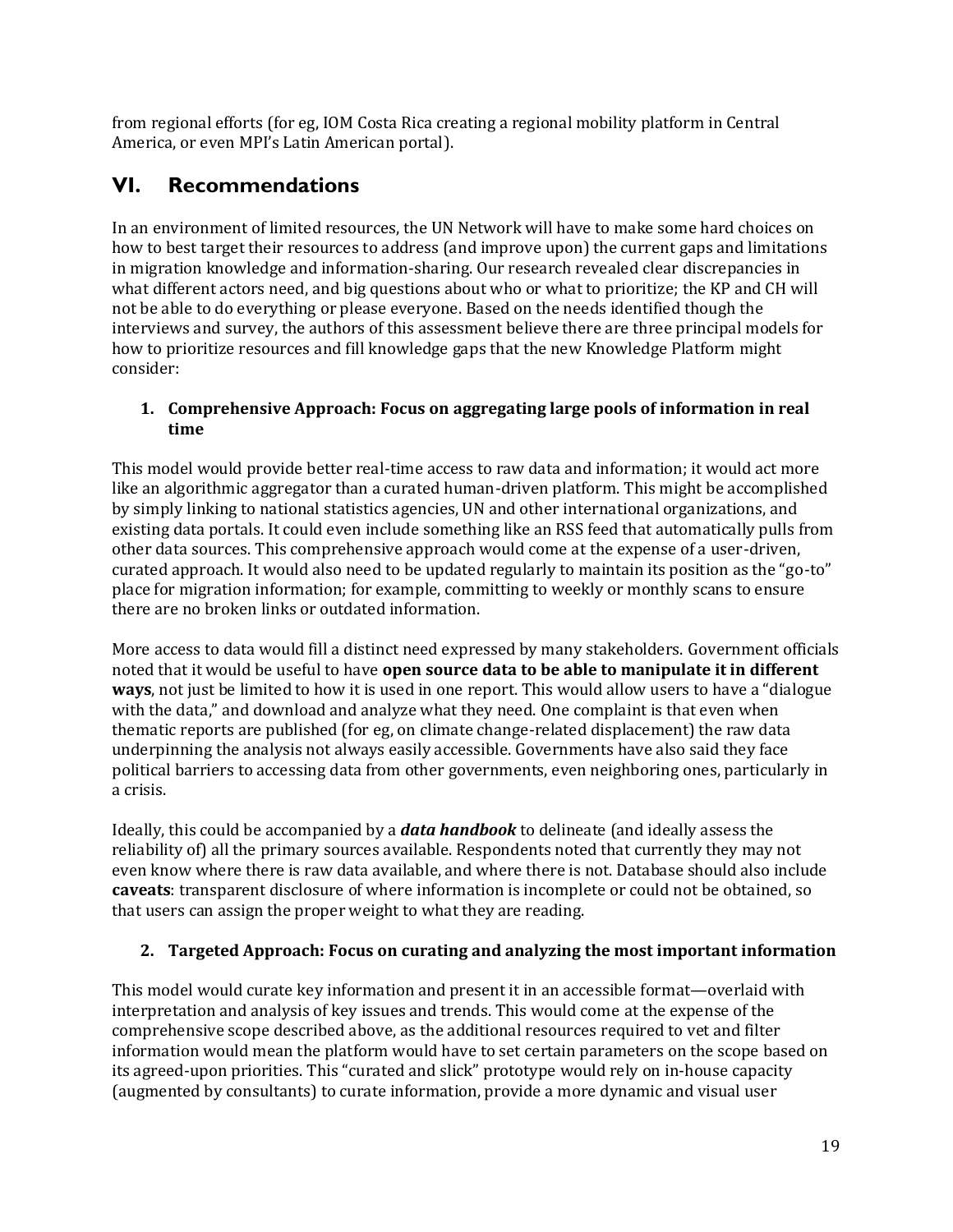experience, and provide authoritative (yet concise) analysis. This serves a different audience than the option above; rather than people who want full datasets, this caters to time-limited public officials and other stakeholders who need data to be interpreted/placed into context, and also presented in an accessible format. This model would also endeavor to create a baseline of common metrics that everyone is using; a universal language so that users can compare 'like with like' and find a common understanding of success, particularly in light of GCM implementation.

Building an authoritative repository of information—particularly one that includes "policy primers" that offer background on key topics—is complicated by the lack of trust in evidence and lack of consensus as to who should be entrusted to tell sensitive stories in a non-ideological, yet authoritative way. Even collating information on different practices around the world requires both sufficient resources and sound judgment; but going one step further and drawing on existing research to assess policy impacts or outcomes—and doing so in an unbiased way—requires a unique set of expertise. Even highly trusted specialized UN agencies might be seen as promoting their own perspective or mandate rather than offering impartial analysis or vetting. One potential workaround is to build an advisory board of independent, credible experts on different aspects of migration (selected according to transparent criteria) who can vet and create content as needed.

Other agencies and organizations also need to be persuaded to contribute to this effort rather than compete with it by operating parallel platforms and portals. This buy-in will be key to the success of this model. The hook is that a trusted "uber platform" where the most relevant content can be showcased would offer much greater visibility than individual agencies are able to get on their own.

#### **3. Capacity-building Approach: Investing resources where there is the greatest need**

This model would invest in filling the biggest information gaps, which could mean working to actually build capacity for countries that need it most. Instead of running the risk of duplicating or competing with other platforms, this model would more directly try to plug knowledge gaps that have been identified. But this means directly prioritizing among a host of competing needs that can vary significantly by country and region. It also entails some ethical questions as to whether money is better spent by allocating equal resources to each region, or whether more investment is needed for under-resourced countries.

The emphasis on capacity-building creates an opportunity to rethink data collection from the ground up. This would improve international standardization and comparability; for instance if the platform created templates for countries to fill in so that inputs are standardized. This model would also improve data collection practices around the world, sharing best practices about things like how to include a gender-sensitive approach in the collection phase, for example—where templates and best practices already exist but are not widely used.

The Connection Hub might consider the following three key elements:

**1. Providing a forum for exchange of ideas/Progress with GCM implementation**, perhaps modeled after the UNHCR CRRF platform. <sup>48</sup> The Hub could create an environment where the exchange of information and ideas can be facilitated and enabled. Some countries report they use the GFMD platform for partnerships, albeit infrequently and at an early stage in programming, but this platform has limited content and is not regularly updated. The

<sup>48</sup> United Nations General Assembly, 'Global Compact for Safe, Orderly and Regular Migration', January 11, 2019.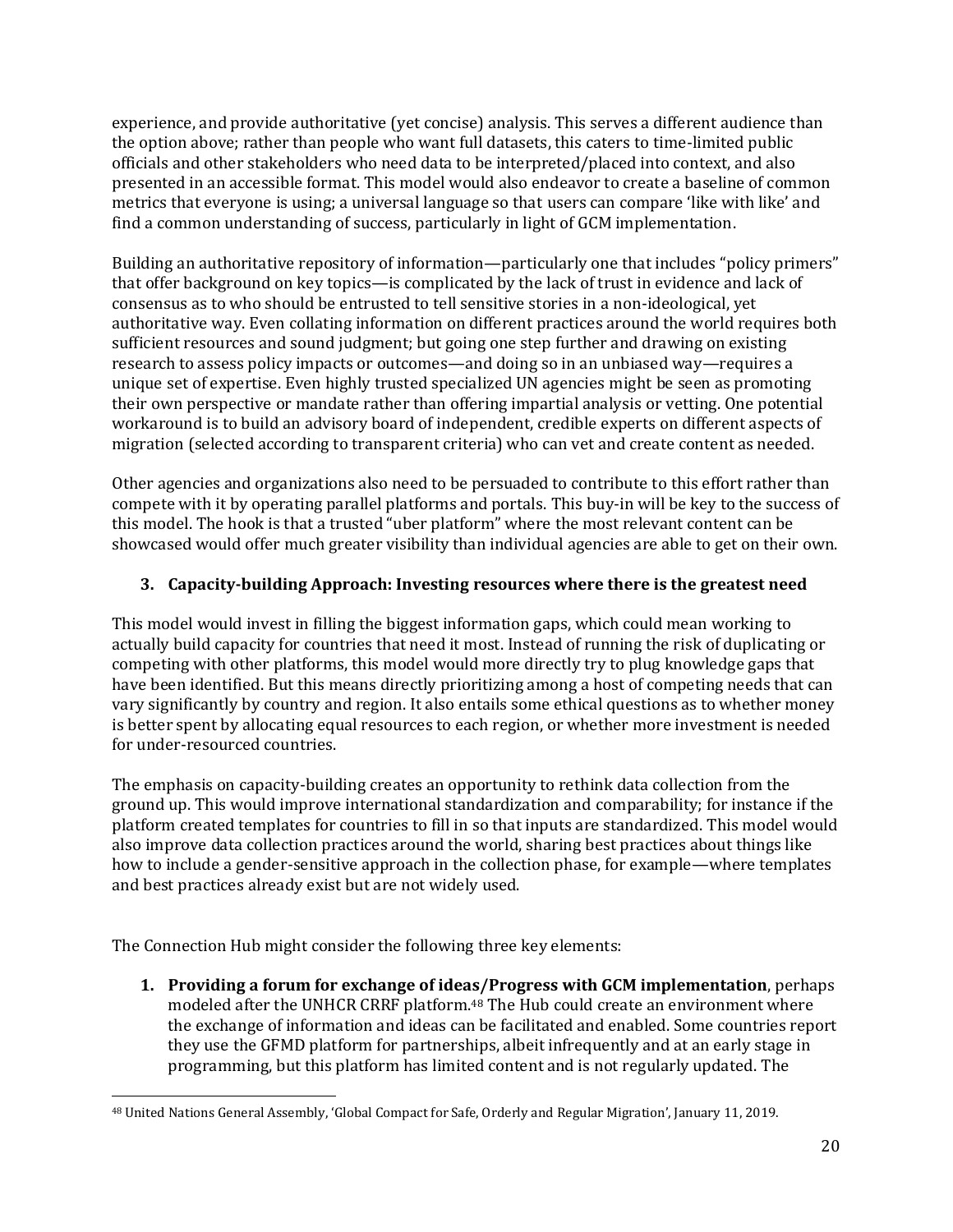challenge with creating a new platform would be to ensure that there is enough buy-in where a portal like this would actually be used; currently, some states are wary of efforts to collect "good practices" as this can sometimes be seen as "naming and shaming" states with less resources and capacity. Also, it would have to go above and beyond what the GFMD platform was able to do. Any new database should also be able to filter by country/region, GCM objective, and different dimensions (gender, vulnerability, trafficking, etc.)

- 2. **A repository of projects/partners**: Some government officials noted that it is hard to know what exists on the ground through publicly available information, and thus it might be useful to have a "one-stop-shop" that collects all policy documents (as well as supporting material in other mediums, like audio and video) in one place. A database of partners and projects active in specific countries around the world would be useful to avoid duplication; particularly larger-scale initiatives in progress at the national level. Donor governments, for instance, often are unaware of which government or agency is active in a region they are investing in. A centralized database could avoid duplication among different actors, or projects that are counterproductive to each other, and potentially help create synergies among different actors (assuming they are not in competition). However, databases of projects and practices can be challenging to assemble because **reporting what exists on paper may not equate to what is happening on the ground**. A vetting system would need to be developed, for example outlining a set of guiding principles that an initiative needs to demonstrate it abides by before going into the website. Drawing on other media (even social media) to corroborate the story told by official policy documents could also mitigate this challenge.
- **2. A connection hub or "help" button to connect countries with specific projects and partners**. Another idea (albeit a resource-intensive one) is to add a human dimension to this database to specifically match users with projects or partners who can help with a specific initiative or challenge. Rather than a static list of best practices that goes unused, a more dynamic interface could ensure that promising ideas are actually used.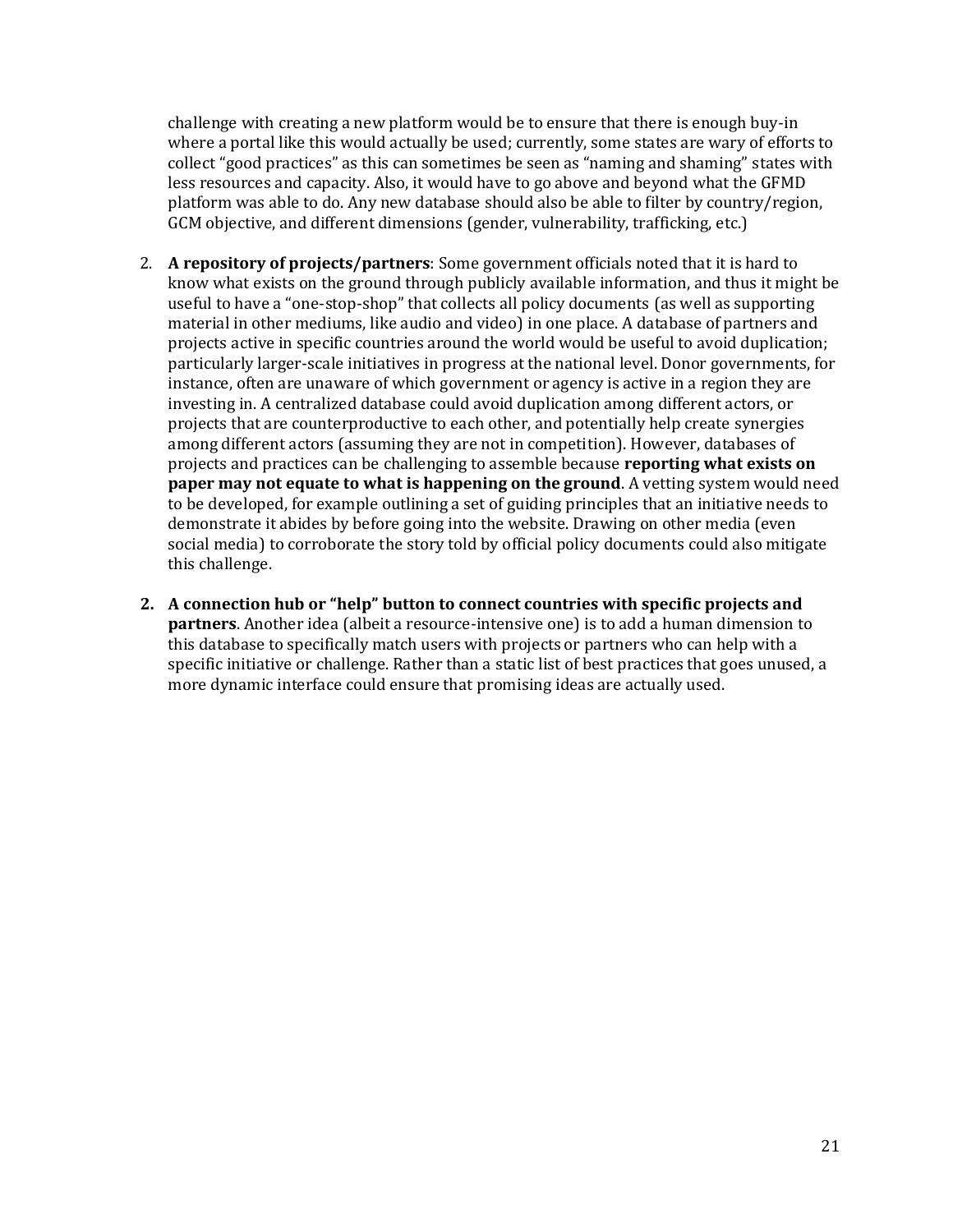# **Annexes**

#### *Questionnaire: Needs Assessment Survey*

| Name:                  |                                          |
|------------------------|------------------------------------------|
| Country:               |                                          |
| City:                  |                                          |
| Institution:           | National government<br>$\circ$           |
|                        | Subnational government<br>$\circ$        |
|                        | International organisation<br>$\circ$    |
|                        | Non-governmental organisation<br>$\circ$ |
|                        | Private sector<br>$\Omega$               |
|                        | Trade union<br>$\circ$                   |
|                        | Other:<br>$\circ$                        |
| Name organisation /    |                                          |
| department / ministry: |                                          |
| Title:                 |                                          |
| Telephone number:      |                                          |
| Email:                 |                                          |
| Other contact:         |                                          |
| Comment:               |                                          |

# **I. Finding and using migration data and information**

Why do you typically seek out data and information about migration? [*multiple choice, tick as relevant and select frequency*]

|   | 1. To inform the design of a new policy, project, legislation,<br>or campaign (e.g. new migration policy, or project for<br>migrant entrepreneurs in a city)                          | $\circ$<br>$\circ$<br>O<br>$\circ$<br>$\circ$               | Very often<br>0ften<br>Sometimes<br>Rarely<br>Very rarely                 |
|---|---------------------------------------------------------------------------------------------------------------------------------------------------------------------------------------|-------------------------------------------------------------|---------------------------------------------------------------------------|
|   |                                                                                                                                                                                       | $\circ$                                                     | Never                                                                     |
|   | 2. To improve existing policies, projects, legislation or<br>campaigns (e.g. to make them more effective, or adapt them<br>to new trends/realities)                                   | O<br>$\Omega$<br>$\circ$<br>$\circ$<br>$\circ$<br>O         | Very often<br><b>Often</b><br>Sometimes<br>Rarely<br>Very rarely<br>Never |
|   | 3. For public outreach (e.g. the head of department, or the<br>mayor, or the Minister needs a specific piece of information<br>for a speech, a newsletter for his / her constituency) | $\circ$<br>$\Omega$<br>$\Omega$<br>$\Omega$<br>O<br>$\circ$ | Very often<br><b>Often</b><br>Sometimes<br>Rarely<br>Very rarely<br>Never |
| ٠ | 4. To monitor or evaluate the implementation of a<br>normative framework, a policy initiative or campaign (e.g.<br>annual review of a policy, quarterly report for a project)         | $\circ$<br>O<br>O                                           | Very often<br><b>Often</b><br>Sometimes                                   |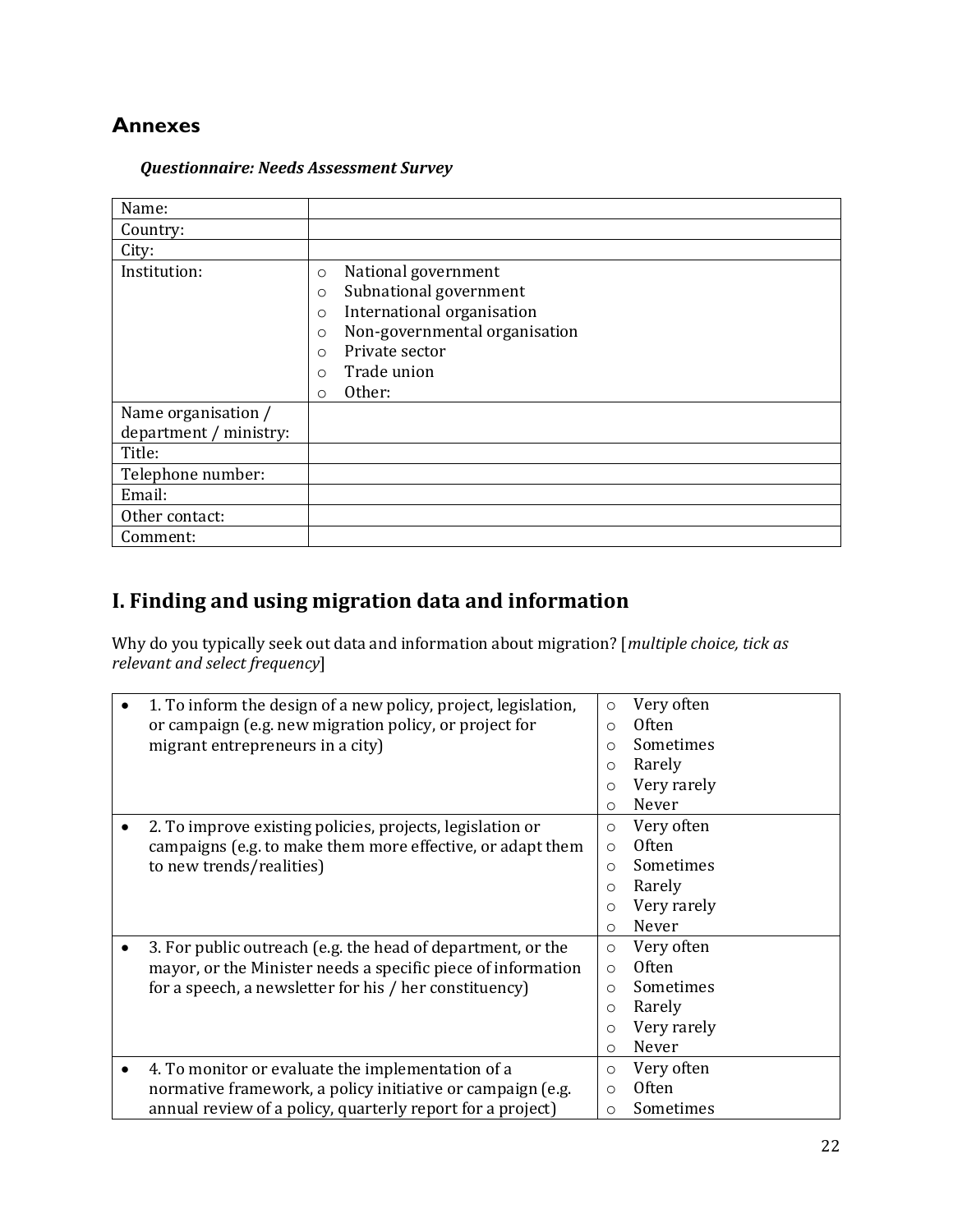|                     | $\circ$  | Rarely      |
|---------------------|----------|-------------|
|                     | $\circ$  | Very rarely |
|                     | $\circ$  | Never       |
| 5. Other (specify): | $\circ$  | Very often  |
|                     | $\circ$  | Often       |
|                     | $\Omega$ | Sometimes   |
|                     | $\circ$  | Rarely      |
|                     | $\circ$  | Very rarely |
|                     | $\circ$  | Never       |

- 6. When you look for migration data or analysis, which sources do you consult first? [*Rank your top three choices*]
- o Publications by international organisation (e.g. UN organisations, OECD)
- o Academic articles
- o Publications by think tanks by think tanks or research institute
- $\circ$  Publications by non-governmental organisations & other civil society organisations
- $\circ$  Internal datasets (e.g. data produced by your own department or statistical office)
- o Country-based socioeconomic and administrative statistics, such as administrative data, statistical surveys and censuses (e.g. country-based labour force and household surveys and censuses, country-based population registries, administrative records)
- $\circ$  Datasets of international or regional statistical bodies (e.g. data compiled by UN population division or Eurostat)
- o Migration experts
- o Other (specify):
- 7. In general, when you look for migration data or information, what type of format do you favour? [*Rank your top three choices*]
- o Policy briefs with examples of policy innovation or practices or initiatives that have worked in other countries
- o Survey or polling analysis
- o Short analytical reports
- o Evaluation/analysis of initiatives, best practices, policies
- o Case studies (e.g. real-life stories that can be used in a speech)
- o Academic articles or research
- o In-person briefings by migration experts
- o Other (specify):
- 8. In your position, how regularly do you look for additional migration data and information? [*one choice*]
- o Several times a week
- o Once a week
- o A few times a month
- o Less than once a month
- 9. How do you use the migration data and information you find? [*multiple choice*]
- o To fill a gap in understanding (e.g. how many people would be affected by a specific policy change)
- $\circ$  To better understand background and contextual information (for e.g. gain insights into the dynamics underpinning a specific social phenomenon, including more theoretical reflections)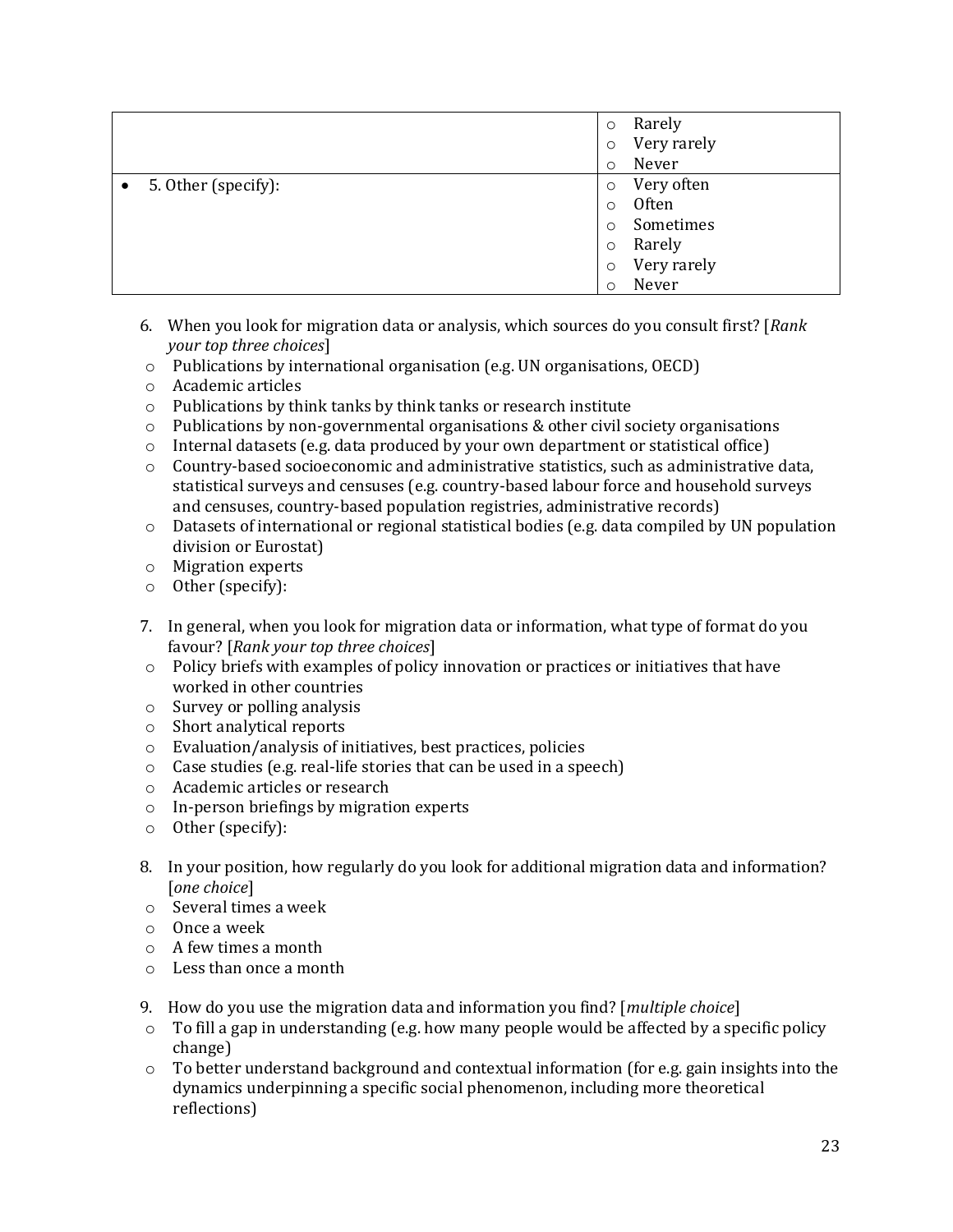- $\circ$  To assess the costs and benefits of a decision and weigh tradeoffs (compared to other options)
- o To assess the potential impacts of a decision
- $\circ$  To compare or get inspired on possible good practices by learning about what other countries / authorities/bodies do
- o Other (specify):

# **II. Needs for the Connection Hub and Knowledge Platform**

- 10. In your opinion, what makes a migration platform or data hub the most useful? [*multiple choice*]
- o Draws on various sources and presents a comprehensive and complex perspective on an issue
- o Is regularly updated
- o Is very concrete and not theoretical
- o Synthesizes academic literature to provide a theoretical perspective on practical issues
- o Is easy to use (e.g. to locate the information)
- o Has a moderator function (e.g. online assistance to help users)
- o Is available in multiple languages (not just English)
- $\circ$  Provides data in a downloadable format that allows for secondary data analysis (e.g. XLS, CSV)
- o Data visualization available on-site (e.g. maps, graphs)
- o Other (specify):
- 11. In your opinion, what makes a migration platform or data hub the most reliable? [*multiple choice*]
- o Draws on data sources that are from an official body (e.g. local or national government body)
- o Is regularly updated and indicates when most recently updated
- o Contains raw data for users to interpret as they see fit
- o Draws from multiple sources to present a comprehensive and complex perspective on an issue
- o Other (specify):
- 12. In your opinion, what are the main limitations of these migration platforms / portals in terms of content? [*multiple choice*]
- o Information is outdated
- $\circ$  Information is not comprehensive (e.g., it does not cover the whole field you are working on, or it covers only a limited geography)
- o The sample or information does not match what you need
- o Information is too theoretical
- o Information and analysis lack concrete recommendations for policymakers
- $\circ$  Information is not reliable (e.g. flaws in the methodology)
- o Information is biased
- o Other (specify):
- 13. In your opinion, what are the main limitations of these migration platforms / portals in terms of accessibility/usage? [*multiple choice*]
- $\circ$  There are many platforms with similar information and I am not sure which one to use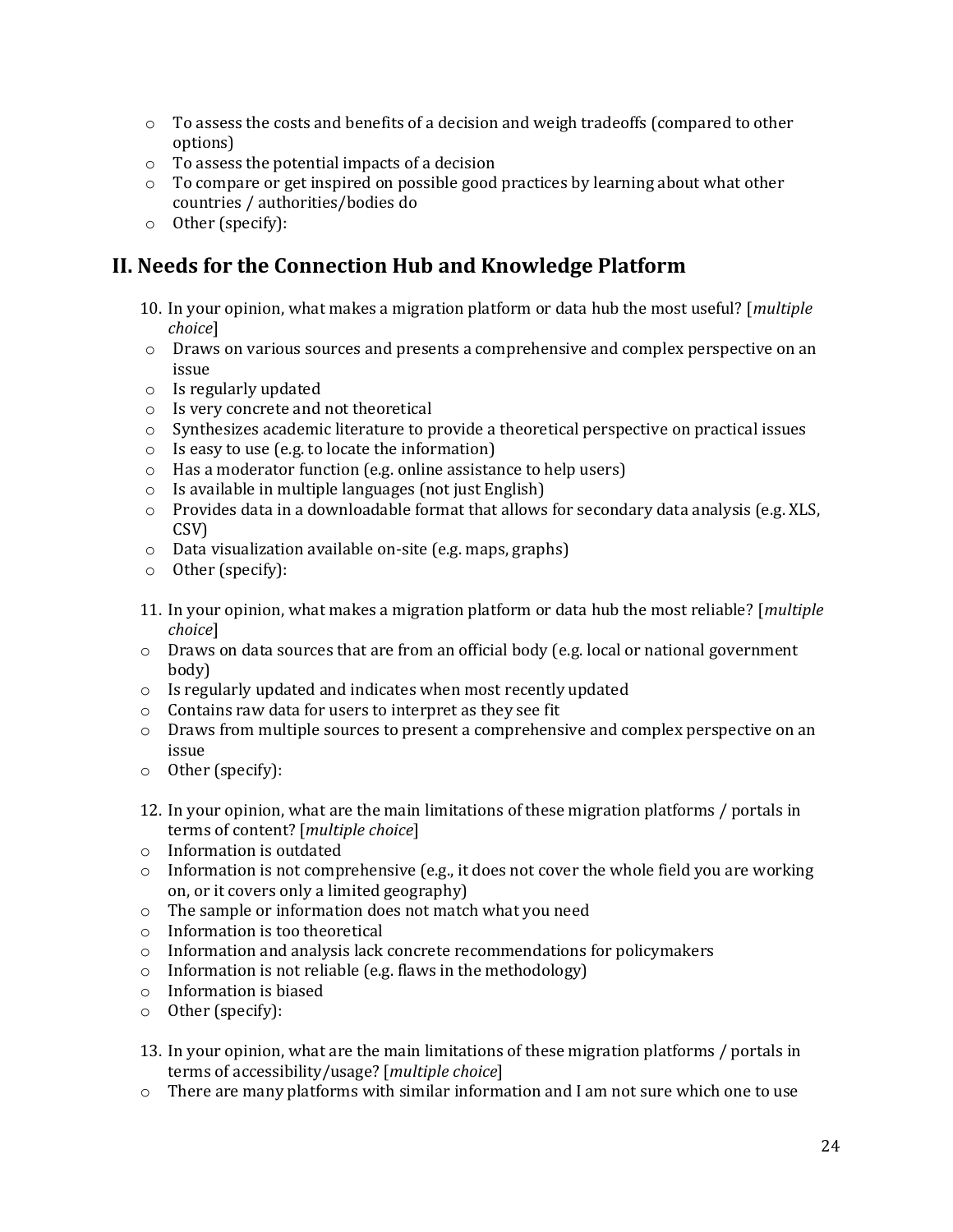- $\circ$  The content is not fully available through the subscriptions made available by my organisation
- o Difficult to locate the data / articles you are looking for
- o Difficult or not sure how to use it
- o Is not available in my native language, specify: \_\_\_\_\_\_\_\_\_\_\_\_\_\_
- o Other (specify):

14. What is your general take on migration data platforms and portals? [*multiple choice*]

- o This diversity of platforms and portals is very useful to gather data and information
- o Only a few of them are useful to gather data and information
- o There are too many of them and it is confusing
- o They are easy to use
- o They are difficult to use
- o They do not provide information and data in open access
- o Other (specify):

15. Do you see benefits of having a new knowledge platform? [*one choice*]

- o Yes, many
- o Yes
- o Not really
- o Not at all
- o I don't know

*16. Option to add a short comment to explain*

#### **III. Current gaps in data and analysis on migration**

- 17. Among these, what are the **three** main topics for which you often struggle to find reliable data using existing platforms and portals? [*three options*]
- o Quantitative data
	- o [*e.g. on the number of migrants in a country disaggregated by sex, age or migration status; on the number of irregular border crossings into a country; on the number of migrants who have died or gone missing attempting to cross international borders; on the number of migrants returned from a country (voluntarily and involuntarily); trends over time*]
	- o Specify:
- o Legal analysis
	- o [*e.g. on the compliance of labour migration, family reunification or returns measures with existing normative obligations*]
	- o Specify:
- o Social analysis
	- o [*e.g. analysis of the effects of labour migration policies on workers; of family reunification policies on migrant families; of social dynamics associated with smuggling and trafficking*]
	- o Specify:
- o Economic analysis
	- o [*e.g. on the effects of labour migrants on the national job market; on the effects of development aid in countries of origin*]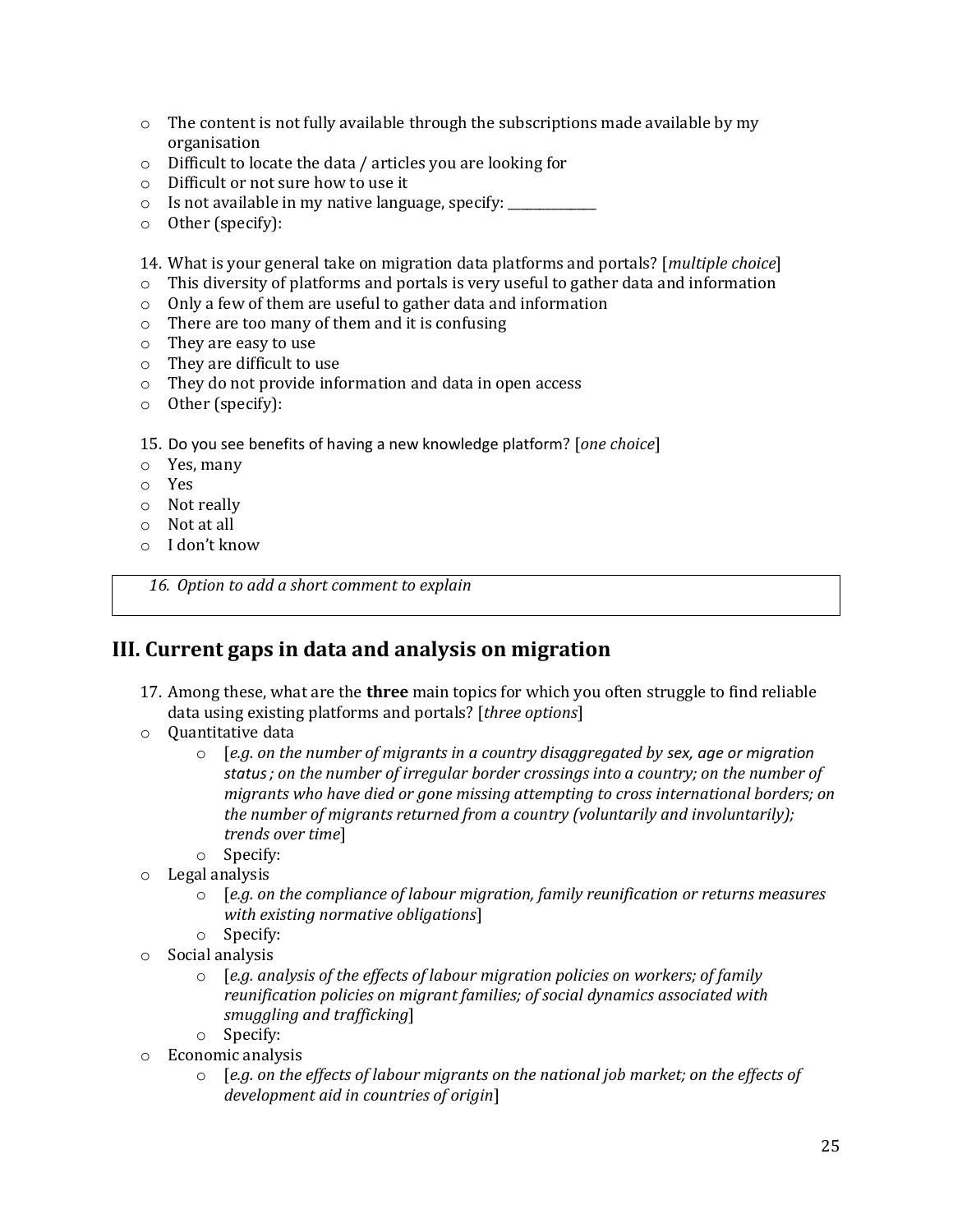- o Specify:
- o Historical analysis
	- o [*e.g. on the history of migration in a country; on the history of a specific migrant population*]
	- o Specify:
- o Geographic analysis
	- o [*e.g. on migration routes; on the effects of new transportation infrastructure on migration routes*]
	- o Specify:
- o Other
	- o Specify:

# **IV. Impact of migration data and information on decision-making process**

- 18. When you gather migration data and information via online platforms and portals, how important is this evidence to the decision-making process at your organisation / department? (e.g. in the case of a new project, policy, or awareness-building initiative)? [*one choice*]
- o Very important
- o Important
- o Not important
- o Not important at all
- o I don't know
- 19. In your experience, what source of evidence, data, or analysis has proved the most important to the decision-making process at your organisation / department (e.g. in the case of a new project, policy, awareness-building initiative)? [*multiple choice*]
- o Talking to colleagues within my department
- o Talking to experts within my government/organisation
- o Talking to migration experts outside my government/organisation
- o Consulting online information (e.g. portals or platforms about migration)
- $\circ$  Reviewing internal information (e.g. collected by internal statistical department)
- o Reading the press
- o Other (specify):

### **V. Information sharing and coordination through hubs that can connect actors**

- 20. How do you typically share information (e.g. best practices, relevant data) internally (with other departments within your government/organisation)? [*multiple choice*]
- o Online platforms or portals
	- o For instance:
- o Bilateral meetings
- o Conferences or workshops
- o Newsletters
- o Other (specify):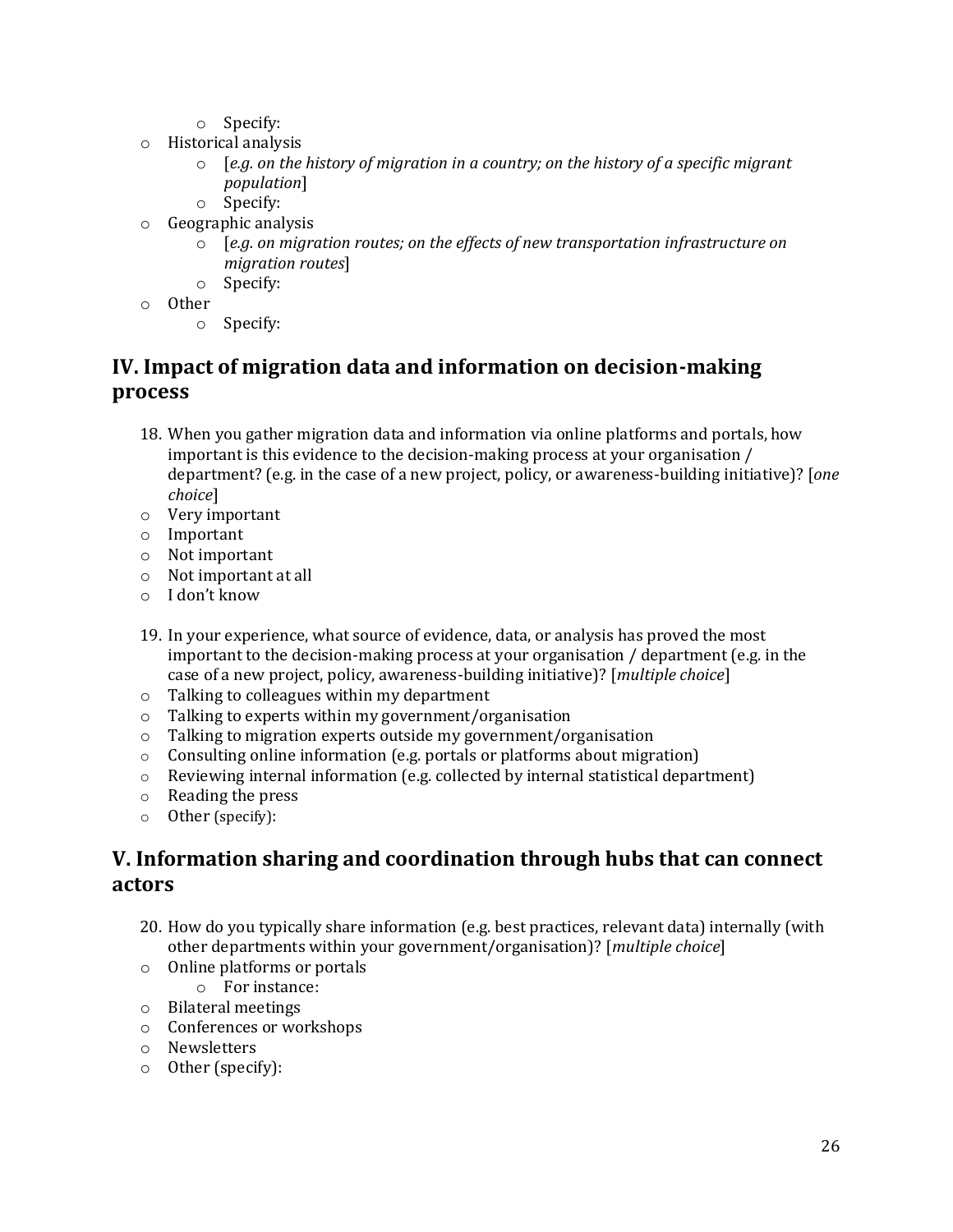- 21. Which of the following are challenges/gaps in sharing information internally and with external partners? [*multiple choice*]
- o Lack of capacity (e.g. resources, time)
- o Lack of tools to do so (e.g. no common online platform)
- o Lack of opportunities (e.g. panels, conferences, calls, meetings) to do so
- o Difficulties to identify the counterpart at the right level
- o Other (specify):
- 22. Between 0 (very low) and 5 (very high), how could a connection hub (online platform that would connect the stakeholders involved in the implementation of the GCM) best help to address these challenges? [*one choice*]
- o Filling gaps in migration data or analysis: 0 1 2 3 4 5
- o Sharing best practices and lessons learnt on how to implement the GCM: 0 1 2 3 4 5
- o Identification of implementing partners for the GCM, within and outside the UN system: 0 1 2 3 4 5
- o Identification of funding mechanisms to implement the GCM: 0 1 2 3 4 5

### **VI. Conclusions**

23. To conclude, do you want to share your recommendations for the new platform to be established by the Migration Network (the Connection Hub and Global Knowledge Platform)?

| <b>Platforms/Portals/Websites</b>                                                                         |                                                                         |                                                                                    |  |
|-----------------------------------------------------------------------------------------------------------|-------------------------------------------------------------------------|------------------------------------------------------------------------------------|--|
| Check the boxes below<br>if you have heard of or<br>used the associated<br>portal, webpage, or<br>website | Name of portal/webpage/website                                          | Organisation/Dept                                                                  |  |
| $\lceil$   Heard of it but<br>have not used it<br>[ _ ] Used it                                           | <b>International Migrant Stock</b>                                      | United Nations Department of<br><b>Economic and Social Affairs (UN</b><br>DESA)    |  |
| $\lceil$   Heard of it but<br>have not used it<br>] Used it                                               | Humanitarian Data Exchange (HDX)                                        | United Nations Office for the<br>Coordination of Humanitarian<br>Affairs (UN OCHA) |  |
| [ _ ] Heard of it but<br>have not used it<br>] Used it                                                    | <b>UNHCR Population Statistics (covering</b><br>populations of concern) | <b>United Nations High</b><br><b>Commissioner for Refugees</b><br>(UNHCR)          |  |
| [ _ ] Heard of it but<br>have not used it<br>[ _ ] Used it                                                | Child migration and displacement                                        | United Nations Children's Fund<br>(UNICEF)                                         |  |
| $\lceil$   Heard of it but<br>have not used it                                                            | <b>UNODC Data Portal</b>                                                | <b>United Nations Office on Drugs</b><br>and Crime (UNODC)                         |  |

24. Which of the following are you and your colleagues aware of and / or use? [*tick as relevant*]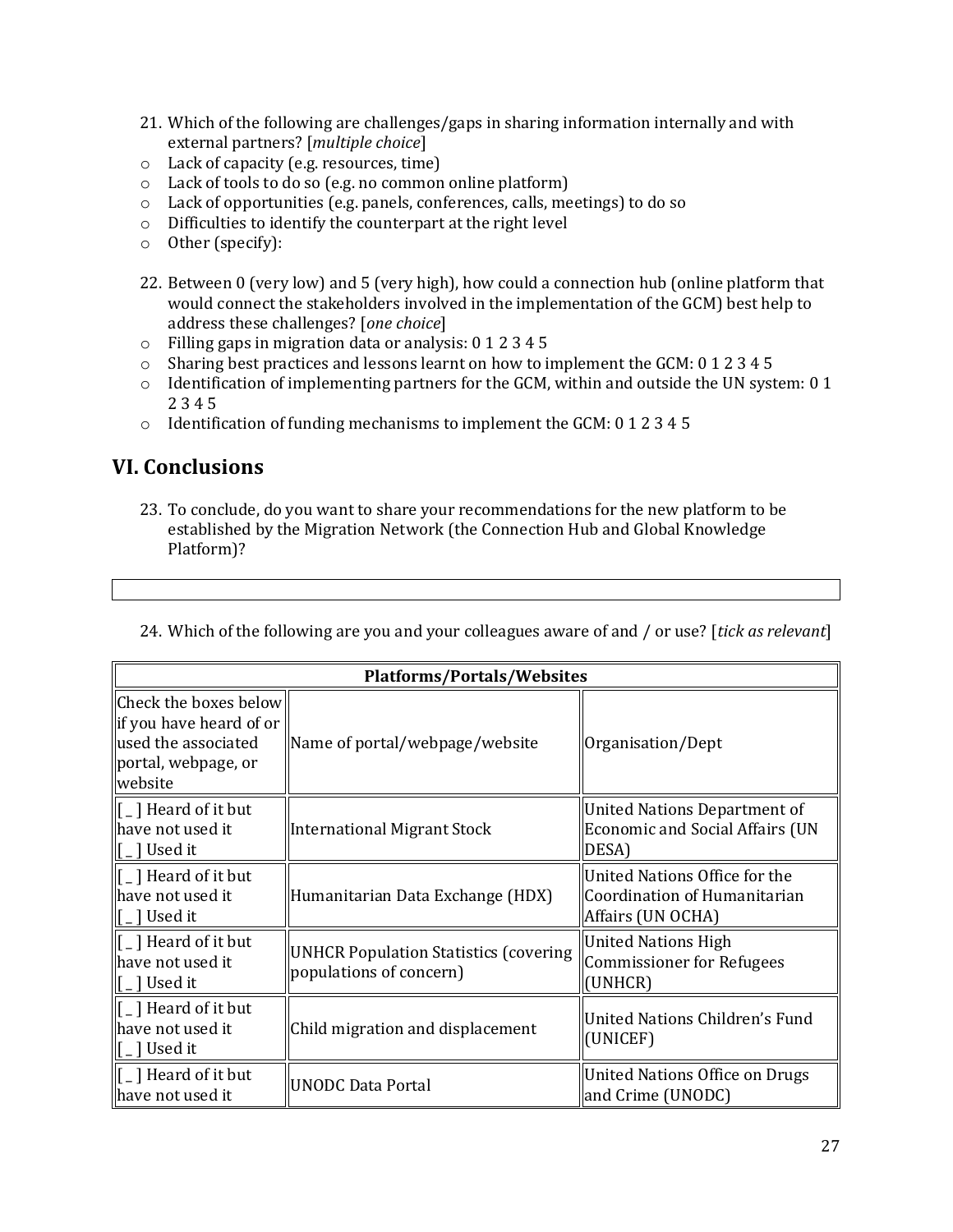| ſ<br>1 Used it                                                                                                               |                                                                                  |                                                                                         |  |
|------------------------------------------------------------------------------------------------------------------------------|----------------------------------------------------------------------------------|-----------------------------------------------------------------------------------------|--|
| [_] Heard of it but<br>have not used it<br>[ _ ] Used it                                                                     | <b>UNESCO Institute for Statistics</b>                                           | <b>United Nations Educational,</b><br>Scientific, and Cultural<br>Organization (UNESCO) |  |
| [1] Heard of it but<br>have not used it<br>] Used it                                                                         | <b>UNHCR Population Statistics</b>                                               | <b>UNHCR</b>                                                                            |  |
| [ _ ] Heard of it but<br>have not used it<br>[_] Used it                                                                     | Global Internal Displacement Database                                            | <b>Internal Displacement Monitoring</b><br>Centre (IDMC)                                |  |
| [_] Heard of it but<br>have not used it<br>[ _ ] Used it                                                                     | <b>Missing Migrants</b>                                                          |                                                                                         |  |
| $\left[ \begin{array}{c} 1 \end{array} \right]$ Heard of it but<br>have not used it<br>[_] Used it                           | <b>Counter Trafficking Data Collaborative</b><br>(data hub on human trafficking) | International Organisation for                                                          |  |
| $\left[ \begin{array}{c} 1 \end{array} \right]$ Heard of it but<br>have not used it<br>[ _ ] Used it                         | <b>Global Migration Data Portal</b>                                              | Migration (IOM)                                                                         |  |
| $\left[\begin{smallmatrix} 1 \\ 0 \end{smallmatrix}\right]$ Heard of it but<br>have not used it<br>$\lfloor \rfloor$ Used it | Displacement Data Portal                                                         |                                                                                         |  |
| $\vert$ [ $\vert$ ] Heard of it but<br>have not used it<br>$\lceil \frac{1}{2} \rceil$ Used it                               | <b>Flow Monitoring</b>                                                           |                                                                                         |  |
|                                                                                                                              | Regional Knowledge Hub on Migration                                              |                                                                                         |  |
|                                                                                                                              | <b>Environmental Migration Portal</b>                                            |                                                                                         |  |
| [_] Heard of it but<br>have not used it<br>$\lfloor \rfloor$ Used it                                                         | Regional Migration Data: MENA Mixed<br><b>Migration Overview</b>                 | <b>IOM</b>                                                                              |  |
| $\vert$ [ $\vert$ ] Heard of it but<br>have not used it<br>$\vert$ [ $\vert$ ] Used it                                       | Plataforma Regional de Información<br>sobre Migración (PRIMI)                    |                                                                                         |  |
| $\vert$ [ $\vert$ ] Heard of it but<br>have not used it<br>$\lceil$ _ ] Used it                                              | Indicators of immigrant integration                                              |                                                                                         |  |
| [ _ ] Heard of it but<br>have not used it<br>[ _ ] Used it                                                                   | Database on immigrants in OECD<br>countries (DIOC)                               | Organisation for Economic Co-<br>operation and Development<br>(OECD)                    |  |
| [ _ ] Heard of it but<br>have not used it<br>$\left[ \begin{array}{c} 1 \end{array} \right]$ Used it                         | <b>OECD International Migration</b><br>Database                                  |                                                                                         |  |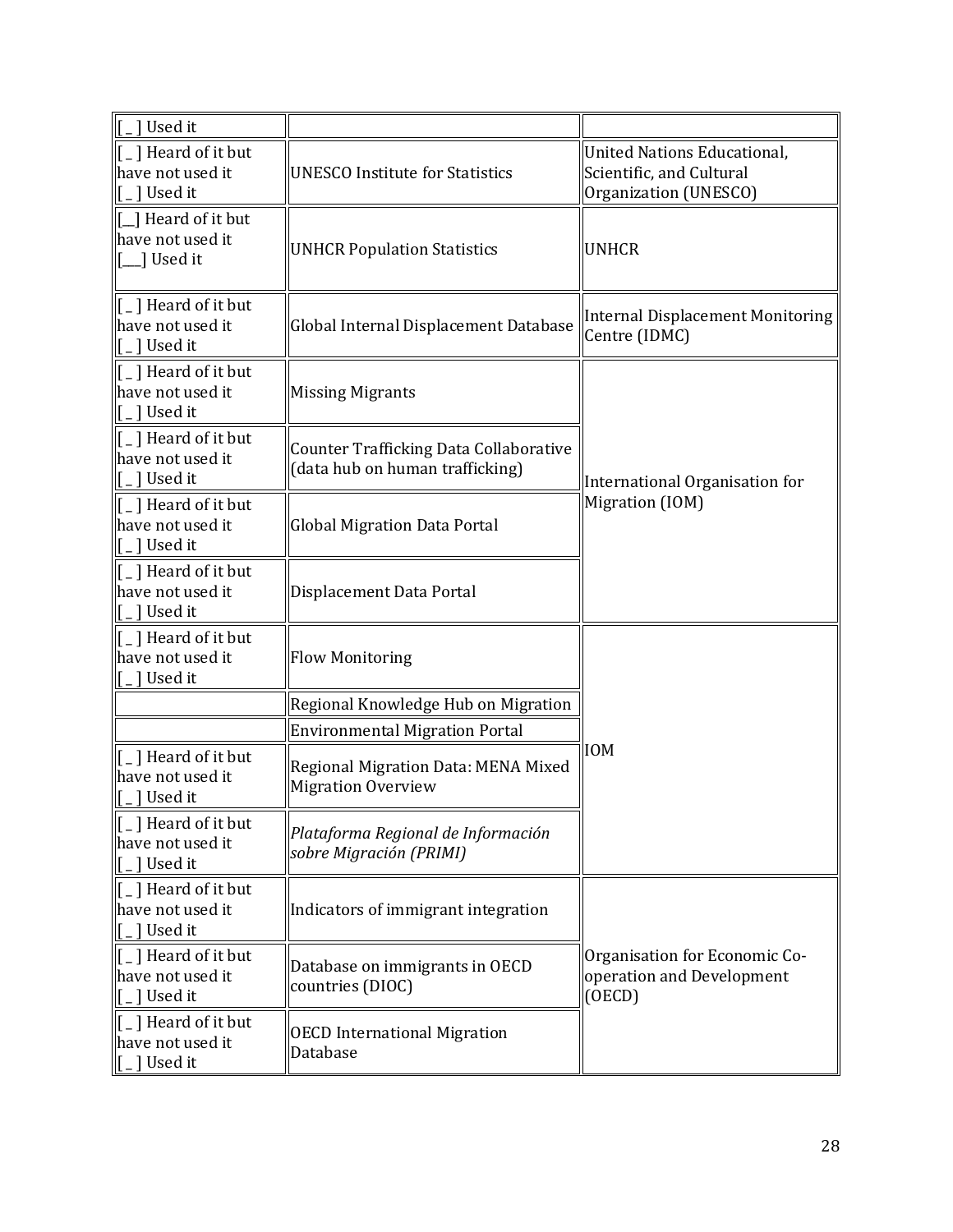| $\  \textsf{r}_\ $ Heard of it but<br>∥have not used it<br> [ _ ] Used it                                                     | The Blue Hub (Data Catalogue or<br>Dynamic Data Hub)                      | Knowledge Centre on Migration<br>and Demography (KCMD)             |  |
|-------------------------------------------------------------------------------------------------------------------------------|---------------------------------------------------------------------------|--------------------------------------------------------------------|--|
| $\  \textsf{r}_\ $ Heard of it but<br>have not used it<br>$\left[\begin{smallmatrix} 1 \\ 0 \end{smallmatrix}\right]$ Used it | Eurostat                                                                  | <b>European Commission</b>                                         |  |
| $\  \mathfrak{l} \_$ ] Heard of it but<br>have not used it<br>$\lfloor \rfloor$ Used it                                       | International Migration in Latin<br>America (IMILA)                       | <b>Economic Commission for Latin</b><br>American and the Caribbean |  |
| $\left\Vert \mathbf{f}\right\Vert _{-1}$ Heard of it but<br>have not used it<br>$\lceil \cdot \rfloor$ Used it                | <b>Footprints Database</b>                                                | Mixed Migration Hub (MHub)                                         |  |
| $\ $ [ $\ $ ] Heard of it but<br>have not used it<br>[[ _ ] Used it                                                           | Legislative/Legal Databases<br>(EPLex, IRLex, NATLEX, NORMLEX,<br>LEGOSH) | International Labour Organization                                  |  |
| $\llbracket$ [ $\lrcorner$ ] Heard of it but<br>have not used it<br>$\llbracket$ [ $\lbrack$ ] Used it                        | <b>ILOSTAT</b>                                                            | (ILO)                                                              |  |

| [ _ ] Heard of it but<br>have not used it<br>$\lceil \frac{1}{2} \rceil$ Used it                     | Global Forum on Migration and<br>Development Platform for Partnerships<br>(PFP)            | Global Forum on Migration<br>and Development (GFMD)                           |
|------------------------------------------------------------------------------------------------------|--------------------------------------------------------------------------------------------|-------------------------------------------------------------------------------|
| [ _ ] Heard of it but<br>have not used it<br>$\lceil \frac{1}{2} \rceil$ Used it                     | Global Knowledge Partnership on<br>Migration and Development (KNOMAD)                      | <b>World Bank</b>                                                             |
| [ _ ] Heard of it but<br>have not used it<br>$\left[ \begin{array}{c} 1 \end{array} \right]$ Used it | <b>Migration Policy Institute</b>                                                          | <b>Migration Policy Institute</b>                                             |
| [ _ ] Heard of it but<br>have not used it<br>$\lceil \frac{1}{2} \rceil$ Used it                     | <b>Mixed Migration Centre</b>                                                              | <b>Mixed Migration Centre</b>                                                 |
| [ _ ] Heard of it but<br>have not used it<br>$\lceil \_$ ] Used it                                   | LegislationOnline (Migration)                                                              | Organisation for Security and<br>Co-operation in Europe<br>(OSCE)             |
| [ _ ] Heard of it but<br>have not used it<br>[ _ ] Used it                                           | Africa Caribbean Pacific (ACP) Observatory  International Organisation for<br>on Migration | Migration $(10M) + 15$ partners                                               |
| [ _ ] Heard of it but<br>have not used it<br>$\lceil$ $\lceil$ Used it                               | <b>Caribbean Migration Consultations</b><br>Platform                                       | Caribbean countries, in<br>coordination with IOM and<br><b>UNHCR</b>          |
| [ _ ] Heard of it but<br>have not used it<br>$\lceil$ $\lceil$ Used it                               | Determinants of International Migration<br>(DEMIG)                                         | <b>International Migration</b><br>Institute (IMI), University of<br>Amsterdam |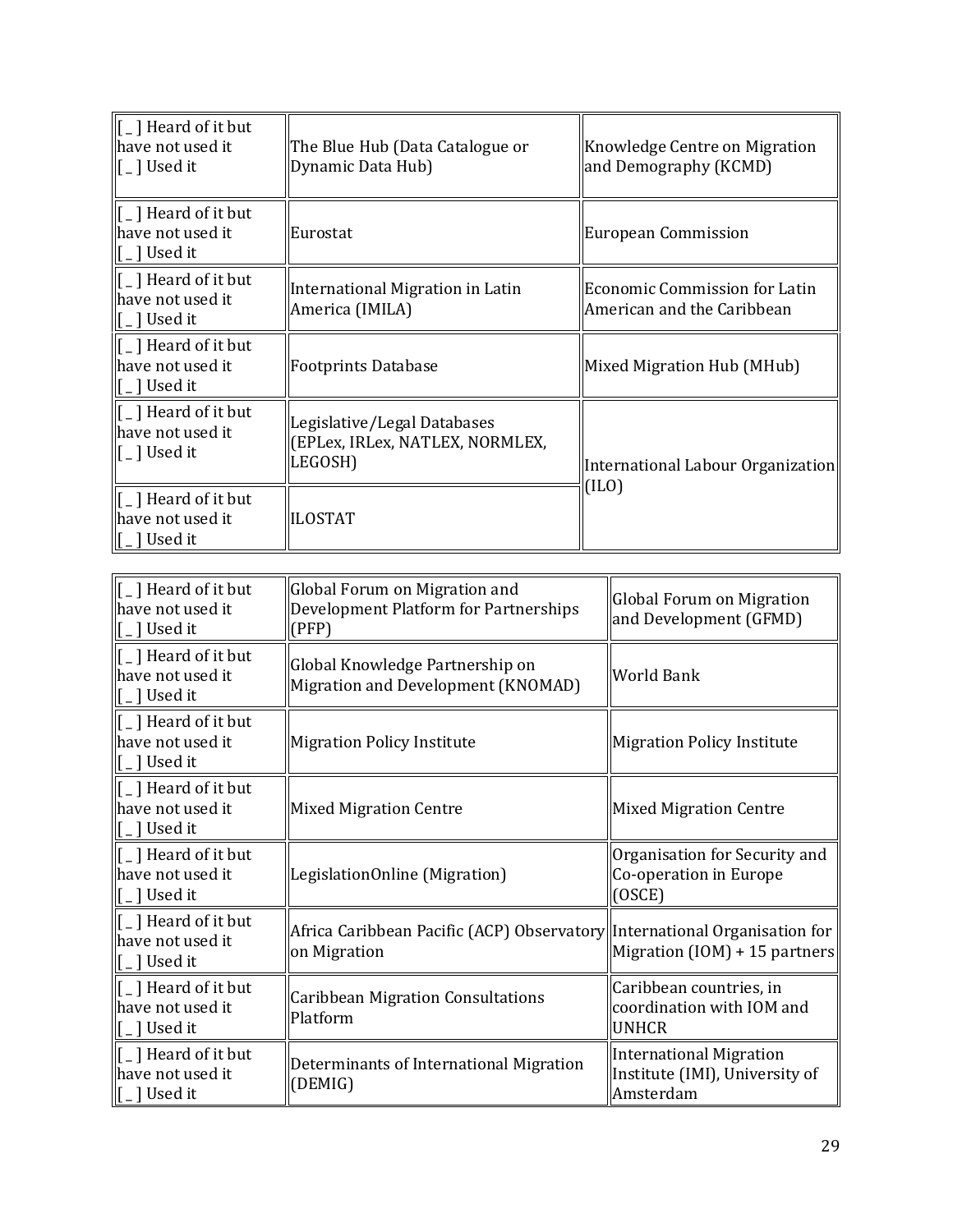| $\vert$ [ $\vert$ ] Heard of it but<br>have not used it<br>$\left[ \begin{array}{c} 1 \end{array} \right]$ Used it                                                    | M4D Net                                                                             | <b>UN Joint Migration and</b><br>Development Initiative (JMDI)<br>led by the United Nations<br>Development Programme<br>(UNDP), in collaboration with<br> IOM, International Trade<br>Centre-ILO, UNHCR, the UN<br>Population Fund, the UN<br>Institute for Training and<br>Research, and UN Women |
|-----------------------------------------------------------------------------------------------------------------------------------------------------------------------|-------------------------------------------------------------------------------------|----------------------------------------------------------------------------------------------------------------------------------------------------------------------------------------------------------------------------------------------------------------------------------------------------|
| [_] Heard of it but<br>have not used it<br>$\lceil$ _ ] Used it                                                                                                       | <b>OECD Migration</b>                                                               | Organisation for Economic Co-<br>operation and Development<br>(OECD)                                                                                                                                                                                                                               |
| [ _ ] Heard of it but<br>have not used it<br>$\left[\begin{smallmatrix} 0 & 1 \end{smallmatrix}\right]$ Used it                                                       | MILEX (Database of Migration Legislation<br>in the Americas)                        | Organisation of American<br>States (OAS)                                                                                                                                                                                                                                                           |
| [ _ ] Heard of it but<br>have not used it<br>$[$ $\Box$ Used it                                                                                                       | SICREMI (Continuous Reporting System on<br>International Migration in the Americas) | Organisation of American<br>States (OAS) in collaboration<br>with the Organisation for<br>Economic Co-operation and<br>Development (OECD)                                                                                                                                                          |
| $\Vert$ [ $_{-}$ ] Heard of it but<br>have not used it<br>$\left[\begin{smallmatrix}\_ \end{smallmatrix}\right]$ Used it                                              | European Website on Integration                                                     | European Commission                                                                                                                                                                                                                                                                                |
| [ _ ] Heard of it but<br>have not used it<br>[[ _ ] Used it                                                                                                           | Knowledge Centre on Migration and<br>Demography (KCMD) Knowledge Portal             | Led by the European<br>Commission with partners                                                                                                                                                                                                                                                    |
| $\left[\begin{smallmatrix} 1 \\ 1 \end{smallmatrix}\right]$ Heard of it but<br>have not used it<br>$\left[\begin{smallmatrix} 0 & 1 \end{smallmatrix}\right]$ Used it | <b>EMN Publications</b>                                                             | <b>European Migration Network</b><br>(EMN)                                                                                                                                                                                                                                                         |
| [ _ ] Heard of it but<br>have not used it<br>.] Used it                                                                                                               | <b>Migration Research Hub</b>                                                       | Consortium of 16 partners.<br>Project leader: Erasmus<br>University Rotterdam                                                                                                                                                                                                                      |
| [_] Heard of it but<br>have not used it<br>_] Used it                                                                                                                 | Southern African Migration Programme<br>(SAMP)                                      | Southern African Migration<br>Programme (SAMP)                                                                                                                                                                                                                                                     |
| [ _ ] Heard of it but<br>have not used it<br>[ ] Used it                                                                                                              | <b>Smuggling of Migrants Knowledge Portal</b><br>(SHERLOC)                          | United Nations Office on<br>Drugs and Crimes (UNODC)                                                                                                                                                                                                                                               |
| [ _ ] Heard of it but<br>have not used it<br>[_] Used it                                                                                                              | <b>Compendium of Labour Market Policies</b>                                         | International Labour<br>Organisation (ILO)                                                                                                                                                                                                                                                         |
| $\left[ \begin{array}{c} 1 \end{array} \right]$ Heard of it but<br>have not used it<br>$\left[ \begin{array}{c} 1 \end{array} \right]$ Used it                        | TEMPER (permanent and temporary<br>migration) project                               | Consortium of universities<br>and International Trade<br>Centre-International Labour<br>Organisation (ILO)                                                                                                                                                                                         |